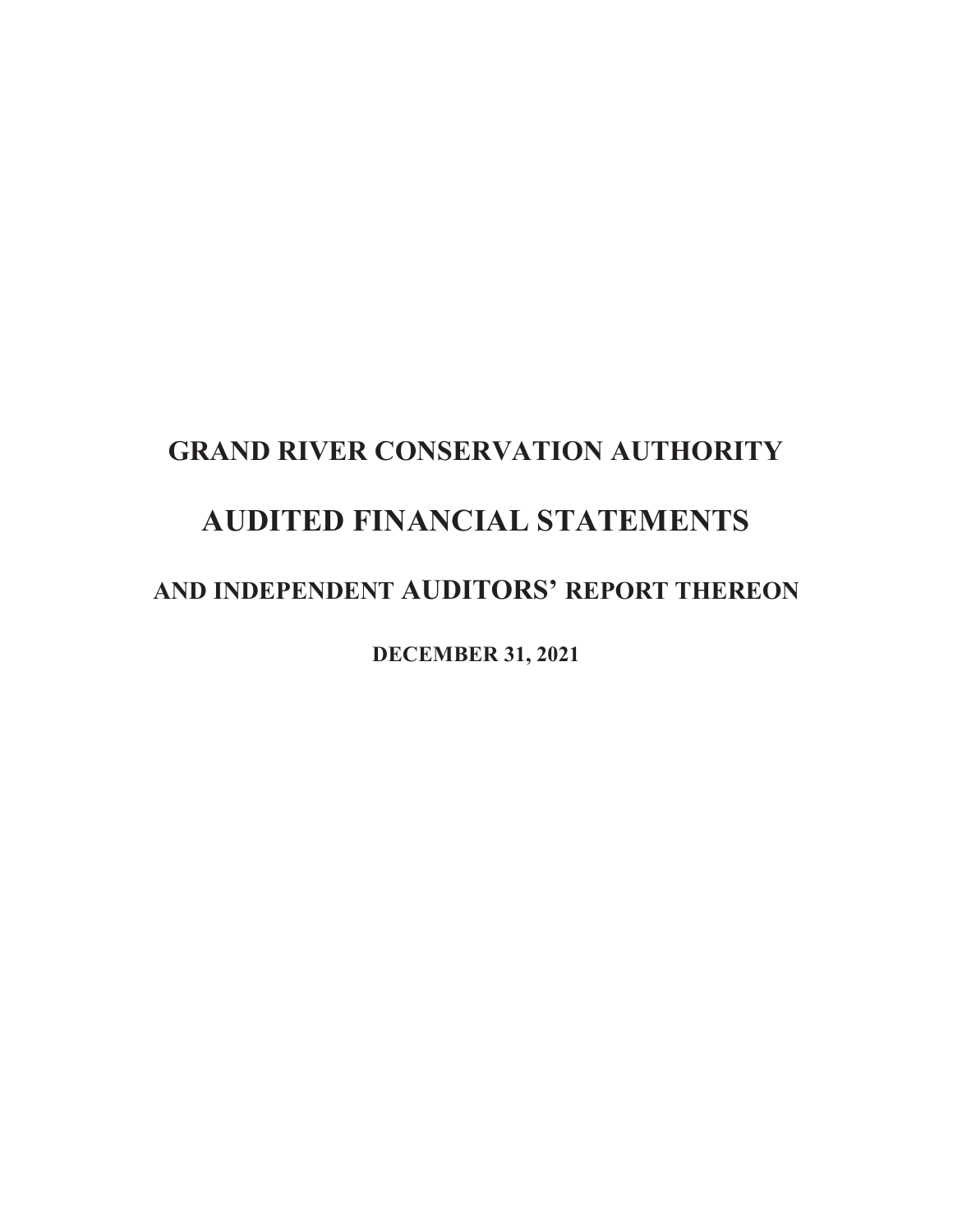## **GRAND RIVER CONSERVATION AUTHORITY**

## **INDEX TO THE FINANCIAL STATEMENTS**

## **DECEMBER 31, 2021**

Independent Auditors' Report

#### **Statements**

- 1. Statement of Financial Position
- 2. Statement of Operations and Changes in Accumulated Surplus
- 3. Statement of Cash Flows
- 4. Statement of Changes in Net Financial Assets

Notes to the Financial Statements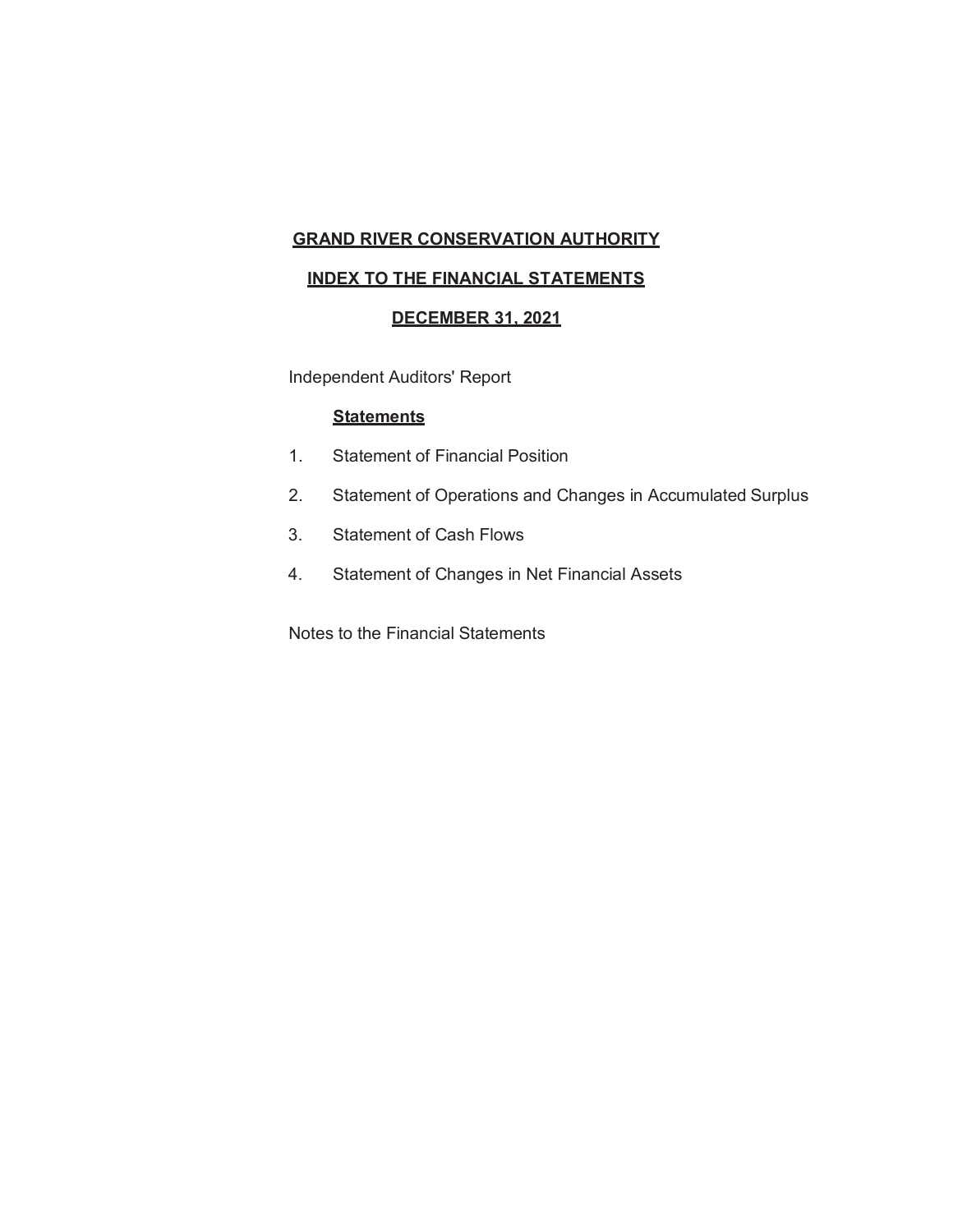

KPMG LLP 115 King Street South 2nd Floor Waterloo ON N2J 5A3 Canada Tel 519-747-8800 Fax 519-747-8830

## **INDEPENDENT AUDITORS' REPORT**

To the Members of Grand River Conservation Authority

## *Opinion*

We have audited the financial statements of Grand River Conservation Authority (the "Authority"), which comprise:

- the statement of financial position as at December 31, 2021
- the statement of operations and change in accumulated surplus for the year then ended
- the statement of changes in net financial assets for the year then ended
- the statement of cash flows for the year then ended
- and notes to the financial statements, including a summary of significant accounting policies

(Hereinafter referred to as the "financial statements")

In our opinion, the accompanying financial statements present fairly, in all material respects, the financial position of the Authority as at December 31, 2021, and its results of operations, its changes in net financial assets and its cash flows for the year then ended in accordance with Canadian public sector accounting standards.

## *Basis for Opinion*

We conducted our audit in accordance with Canadian generally accepted auditing standards. Our responsibilities under those standards are further described in the *Auditors' Responsibilities for the Audit of the Financial Statements* section of our auditors' report.

We are independent of the Authority in accordance with the ethical requirements that are relevant to our audit of the financial statements in Canada and we have fulfilled our other ethical responsibilities in accordance with these requirements.

KPMG LLP, an Ontario limited liability partnership and member firm of the KPMG global organization of independent member firms affiliated with KPMG International Limited, a private English company limited by guarantee. KPMG Canada provides services to KPMG LLP.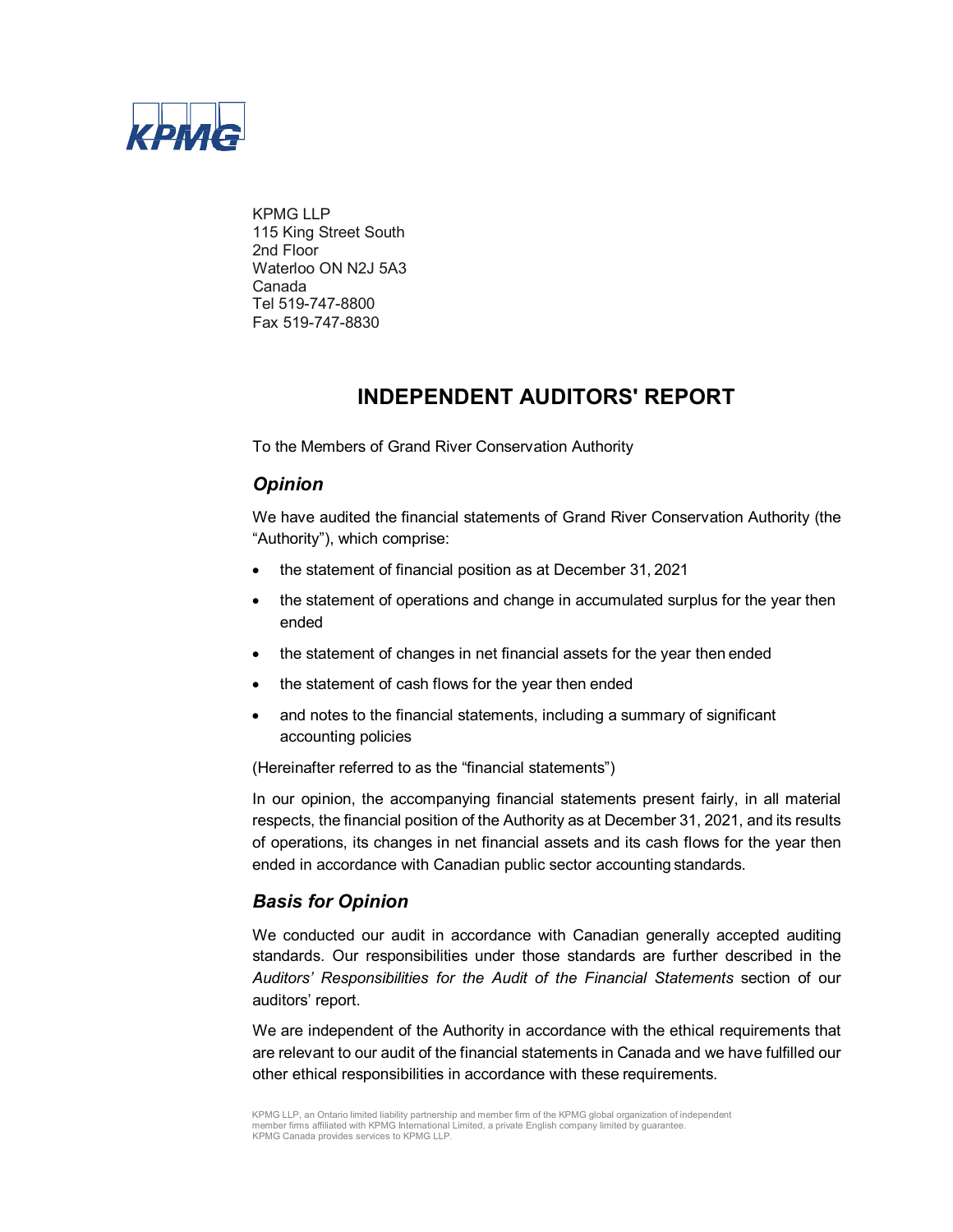

Page 2

We believe that the audit evidence we have obtained is sufficient and appropriate to provide a basis for our opinion.

## *Responsibilities of Management and Those Charged with Governance for the Financial Statements*

Management is responsible for the preparation and fair presentation of the financial statements in accordance with Canadian public sector accounting standards, and for such internal control as management determines is necessary to enable the preparation of financial statements that are free from material misstatement, whether due to fraud or error.

In preparing the financial statements, management is responsible for assessing the Authority's ability to continue as a going concern, disclosing as applicable, matters related to going concern and using the going concern basis of accounting unless management either intends to liquidate the Authority or to cease operations, or has no realistic alternative but to do so.

Those charged with governance are responsible for overseeing the Authority's financial reporting process.

## *Auditors' Responsibilities for the Audit of the Financial Statements*

Our objectives are to obtain reasonable assurance about whether the financial statements as a whole are free from material misstatement, whether due to fraud or error, and to issue an auditors' report that includes our opinion.

Reasonable assurance is a high level of assurance, but is not a guarantee that an audit conducted in accordance with Canadian generally accepted auditing standards will always detect a material misstatement when it exists.

Misstatements can arise from fraud or error and are considered material if, individually or in the aggregate, they could reasonably be expected to influence the economic decisions of users taken on the basis of the financial statements.

As part of an audit in accordance with Canadian generally accepted auditing standards, we exercise professional judgment and maintain professional skepticism throughout the audit.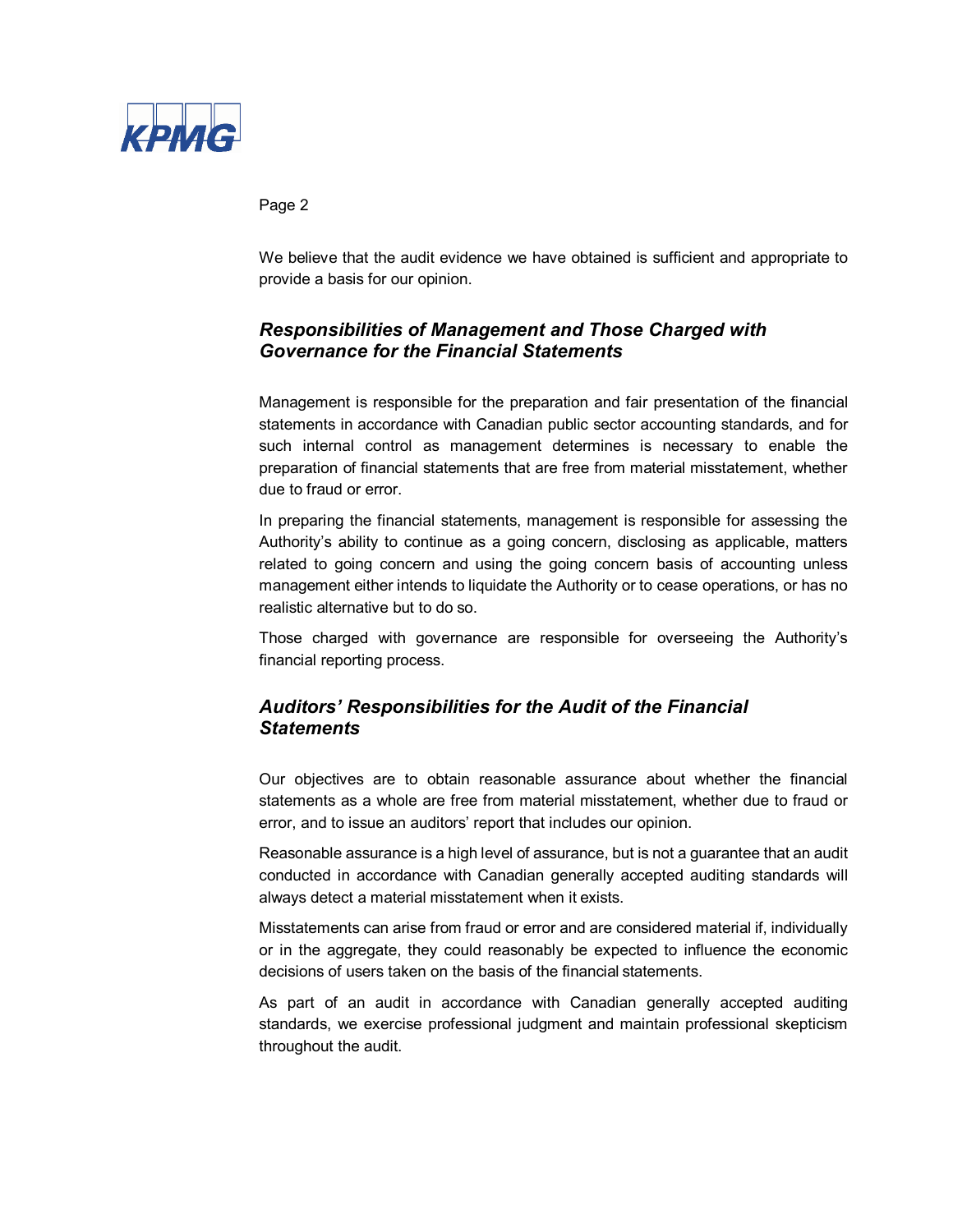

#### Page 3

We also:

• Identify and assess the risks of material misstatement of the financial statements, whether due to fraud or error, design and perform audit procedures responsive to those risks, and obtain audit evidence that is sufficient and appropriate to provide a basis for our opinion.

The risk of not detecting a material misstatement resulting from fraud is higher than for one resulting from error, as fraud may involve collusion, forgery, intentional omissions, misrepresentations, or the override of internal control.

- Obtain an understanding of internal control relevant to the audit in order to design audit procedures that are appropriate in the circumstances, but not for the purpose of expressing an opinion on the effectiveness of the Authority's internal control.
- Evaluate the appropriateness of accounting policies used and the reasonableness of accounting estimates and related disclosures made by management.
- Conclude on the appropriateness of management's use of the going concern basis of accounting and, based on the audit evidence obtained, whether a material uncertainty exists related to events or conditions that may cast significant doubt on the Authority's ability to continue as a going concern. If we conclude that a material uncertainty exists, we are required to draw attention in our auditors' report to the related disclosures in the financial statements or, if such disclosures are inadequate, to modify our opinion. Our conclusions are based on the audit evidence obtained up to the date of our auditors' report. However, future events or conditions may cause the Authority to cease to continue as a going concern.
- Evaluate the overall presentation, structure and content of the financial statements, including the disclosures, and whether the financial statements represent the underlying transactions and events in a manner that achieves fairpresentation.
- Communicate with those charged with governance regarding, among other matters, the planned scope and timing of the audit and significant audit findings, including any significant deficiencies in internal control that we identify during our audit.

 $\mathcal{L}$ PMG  $\mathcal{L}$ 

Chartered Professional Accountants, Licensed Public Accountants

Waterloo, Canada February 25, 2022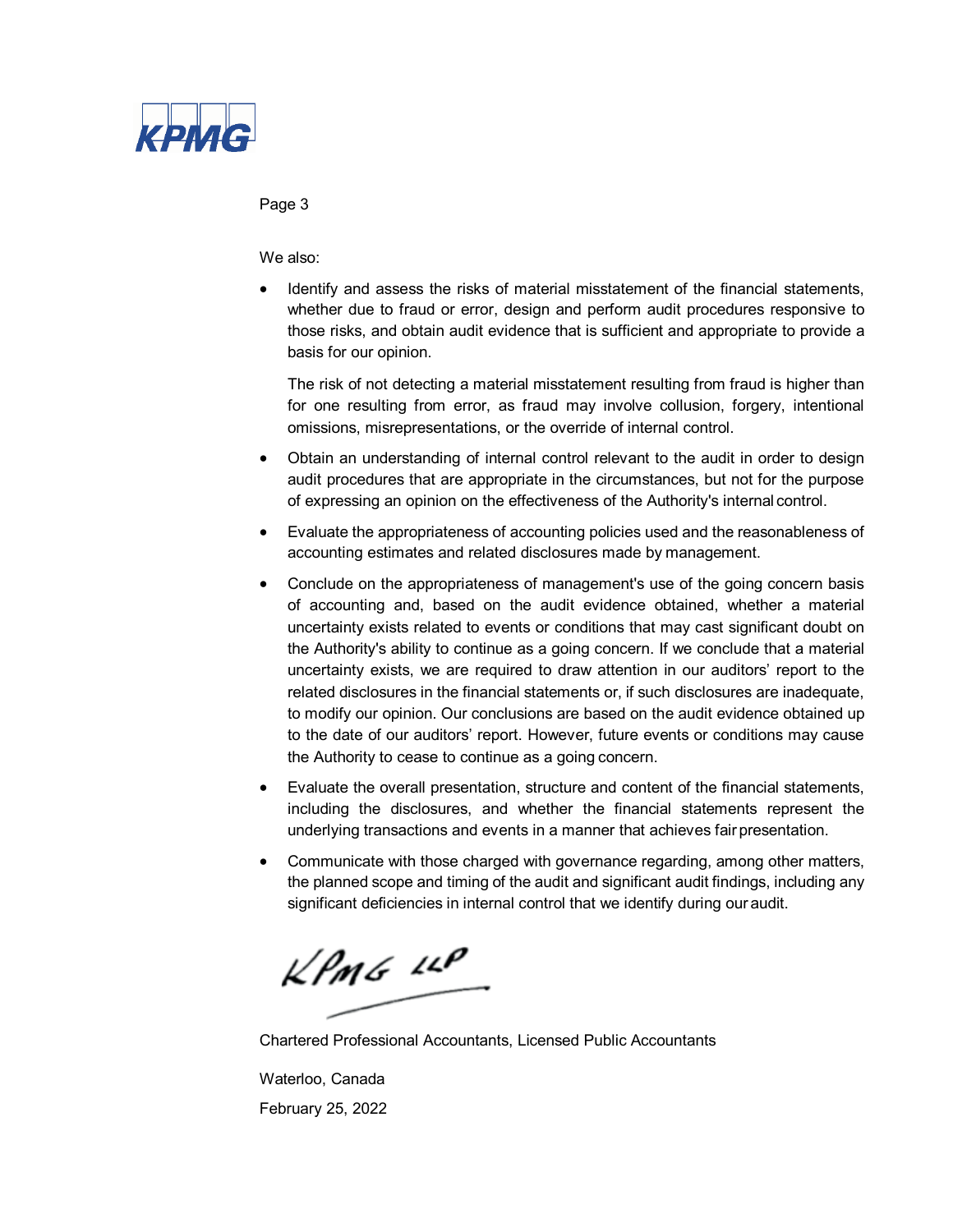## **GRAND RIVER CONSERVATION AUTHORITY**

(Established by the Conservation Authorities Act)

## **Statement of Financial Position**

## **As at December 31, 2021**

(with comparative figures for 2020)

|                                                      |          | 2021                 | 2020         |
|------------------------------------------------------|----------|----------------------|--------------|
| <b>Financial Assets</b>                              |          |                      |              |
| Cash                                                 |          | \$<br>16,439,071 \$  | 11,038,977   |
| Investments (Note 2)                                 |          | 22,831,954           | 21,320,137   |
| Accounts Receivable - Government Grants              |          | 545,121              | 344,276      |
| Accounts Receivable - Municipal Levies and Other     |          | 172,116              | 254,037      |
| <b>Other Receivables</b>                             |          | 1,041,643            | 1,063,762    |
|                                                      |          | 41,029,905           | 34,021,189   |
| <b>Financial Liabilities</b>                         |          |                      |              |
| Accounts Payable and Accrued Liabilities (Note 5)    |          | 2,741,353            | 3,201,743    |
| Deferred Revenue (Note 3)                            |          | 7,519,618            | 4,101,608    |
| Deposits                                             |          | 367,063              | 341,774      |
|                                                      |          | 10,628,034           | 7,645,125    |
|                                                      |          |                      |              |
| <b>Net Financial Assets</b>                          |          | 30,401,871           | 26,376,064   |
| <b>Non-Financial Assets</b>                          |          |                      |              |
| Tangible Capital Assets (Note 4)                     |          | 91,173,334           | 92,143,963   |
| Prepaid Expenses and Inventory                       |          | 287,114              | 246,302      |
|                                                      |          | 91,460,448           | 92,390,265   |
| <b>ACCUMULATED SURPLUS</b>                           |          | \$<br>121,862,319 \$ | 118,766,329  |
|                                                      |          |                      |              |
| <b>ACCUMULATED SURPLUS COMPRISED OF</b>              |          |                      |              |
| <b>Accumulated Surplus - Reserves - Operating</b>    | (Note 9) | \$<br>10,000,408 \$  | 8,195,497    |
| <b>Accumulated Surplus - Reserves - Capital</b>      | (Note 9) | 17,868,467           | 16, 167, 916 |
| <b>Accumulated Surplus - Reserves - Motor Pool</b>   | (Note 9) | 2,252,933            | 1,942,713    |
| <b>Accumulated Surplus - Other</b>                   |          | 567,177              | 316,240      |
| <b>Accumulated Surplus - Tangible Capital Assets</b> |          | 91,173,334           | 92,143,963   |
| <b>ACCUMULATED SURPLUS</b>                           |          | \$<br>121,862,319 \$ | 118,766,329  |
|                                                      |          |                      |              |
|                                                      |          |                      |              |

Commitments and Contingencies (Notes 7 and 8) Implications due to COVID-19 (Note 13)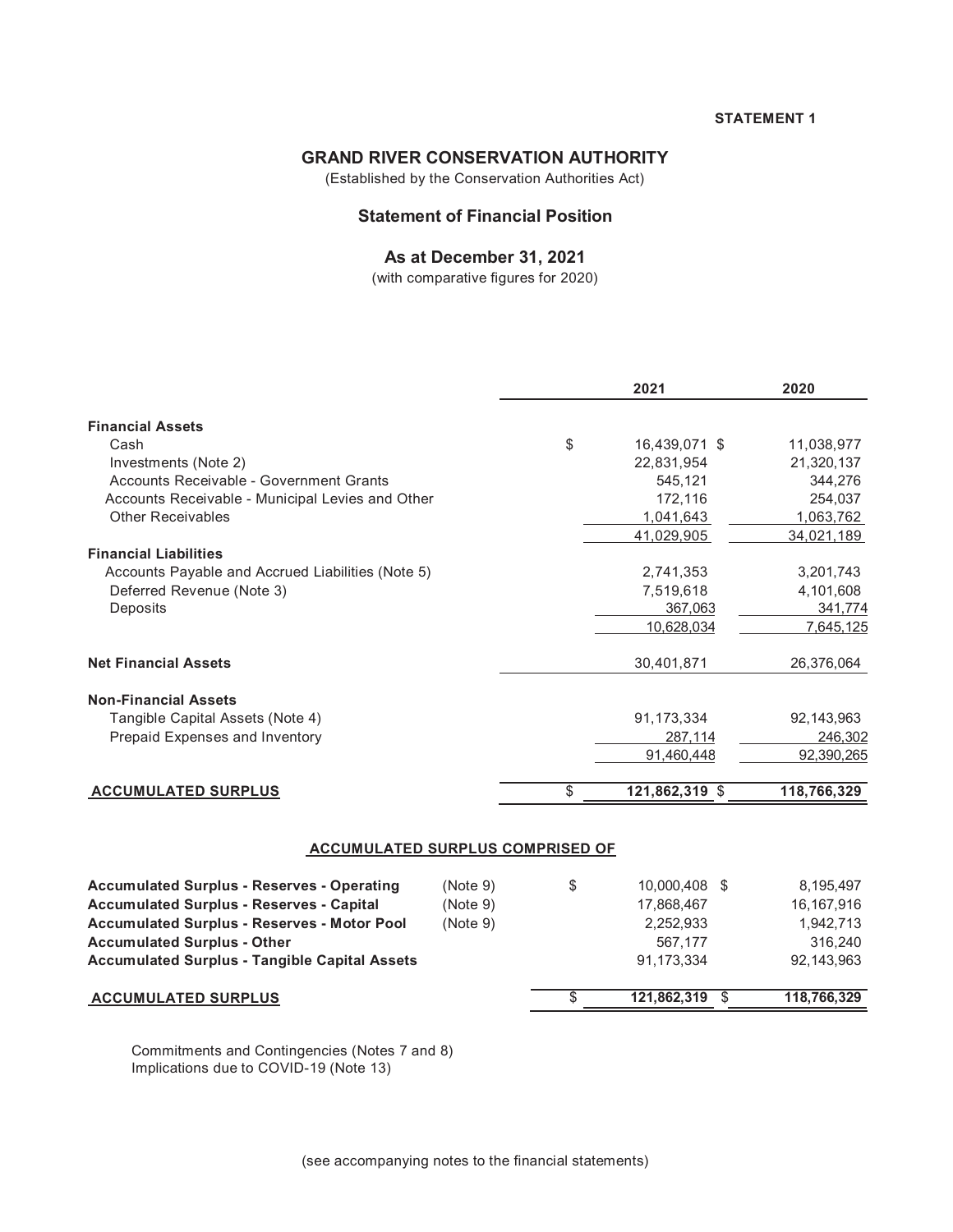**STATEMENT 2**

## **GRAND RIVER CONSERVATION AUTHORITY**

## **STATEMENT OF OPERATIONS AND CHANGES IN ACCUMULATED SURPLUS**

**For the Year Ended December 31, 2021**

(with comparative figures for 2020)

|                                                                    | <b>Budget</b><br>2021<br>Note 6 | <b>Actual</b><br>2021 | Actual<br>2020       |
|--------------------------------------------------------------------|---------------------------------|-----------------------|----------------------|
| Revenue                                                            |                                 |                       |                      |
| <b>Municipal</b>                                                   |                                 |                       |                      |
| Grants:                                                            |                                 |                       |                      |
| General-Operating                                                  | \$<br>11,275,000<br>\$          | 11,275,000            | \$<br>10,977,000     |
| General-Capital                                                    | 950,000                         | 950,000               | 950,000              |
| Special                                                            | 130,000                         | 96,139                | 71,943               |
| Other                                                              | 800,000                         | 645,375               | 639,589              |
| <b>Total Municipal Revenue</b>                                     | 13,155,000                      | 12,966,514            | 12,638,532           |
| <b>Government Grants</b>                                           |                                 |                       |                      |
| <b>MNR Transfer Payments</b>                                       | 449,688                         | 449,688               | 449,688              |
| Source Protection Program-Provincial                               | 640,000                         | 569,655               | 681,421              |
| <b>Other Provincial</b>                                            | 1,267,500                       | 961,274               | 863,182              |
| Federal                                                            | 215,000                         | 409,607               | 352,880              |
| <b>Total Government Grants</b>                                     | 2,572,188                       | 2,390,224             | 2,347,171            |
| <b>Self-Generated</b>                                              |                                 |                       |                      |
| User Fees and Sales:                                               |                                 |                       |                      |
| <b>Enquiries and Permits</b>                                       | 494,000                         | 720,304               | 565,822              |
| <b>Plan Input and Review</b>                                       | 400,000                         | 470,256               | 410,804              |
| Nursery and Woodlot Management<br><b>Conservation Lands Income</b> | 365,000                         | 505,659               | 174,627              |
| <b>Conservation Areas User Fees</b>                                | 71,000<br>7,200,000             | 80,640                | 78,542               |
|                                                                    |                                 | 9,504,504<br>362,455  | 6,124,125<br>234,044 |
| <b>Nature Centres and Camps</b>                                    | 500,000<br>2,898,000            | 2,892,673             | 3,041,678            |
| <b>Property Rentals</b><br><b>Hydro Generation</b>                 | 530,000                         | 601,942               | 799,841              |
| <b>Grand River Conservation Foundation</b>                         | 285,000                         | 141,534               | 161,820              |
| Donations                                                          | 100,000                         | 68,772                |                      |
| <b>Landowner Contributions</b>                                     | 200,000                         | 175,304               | 47,289               |
| Investment Income                                                  | 565,000                         | 457,806               | 488,691              |
| Miscellaneous Income                                               | 8,000                           | 12,001                | 295,185              |
| Gain on Sale of Tangible Capital Assets                            |                                 |                       | 3,385,680            |
| <b>Total Self-Generated Revenue</b>                                | 13,616,000                      | 15,993,850            | 15,808,148           |
| <b>Total Revenue</b>                                               | \$<br>29,343,188<br>\$          | 31,350,588            | \$<br>30,793,851     |
| <b>Expenditures</b>                                                |                                 |                       |                      |
| Watershed Management and Monitoring                                | 7,008,773                       | 6,581,825             | 6,401,293            |
| Source Protection Program                                          | 640,000                         | 569,655               | 681,946              |
| Resource Planning                                                  | 2,082,200                       | 1,971,193             | 1,984,531            |
| Watershed Stewardship                                              | 3,698,620                       | 3,001,456             | 2,813,848            |
| <b>Conservation Land Management</b>                                | 4,502,088                       | 4,089,860             | 3,721,414            |
| Recreation and Education                                           | 8,686,622                       | 8,845,719             | 6,930,485            |
| Corporate Services / Information Systems and Motor Pool            | 4,040,568                       | 3,194,890             | 3,415,933            |
| <b>Total Expenditures</b>                                          | \$<br>30,658,871                | 28, 254, 598          | \$<br>25,949,450     |
| <b>Annual Surplus (Defecit)</b>                                    | (1, 315, 683)                   | 3,095,990             | 4,844,401            |
| <b>Accumulated Surplus, Beginning of Year</b>                      |                                 | 118,766,329           | 113,921,928          |
| <b>Accumulated Surplus, End of Year</b>                            | ॱ\$                             | 121,862,319           | \$<br>118,766,329    |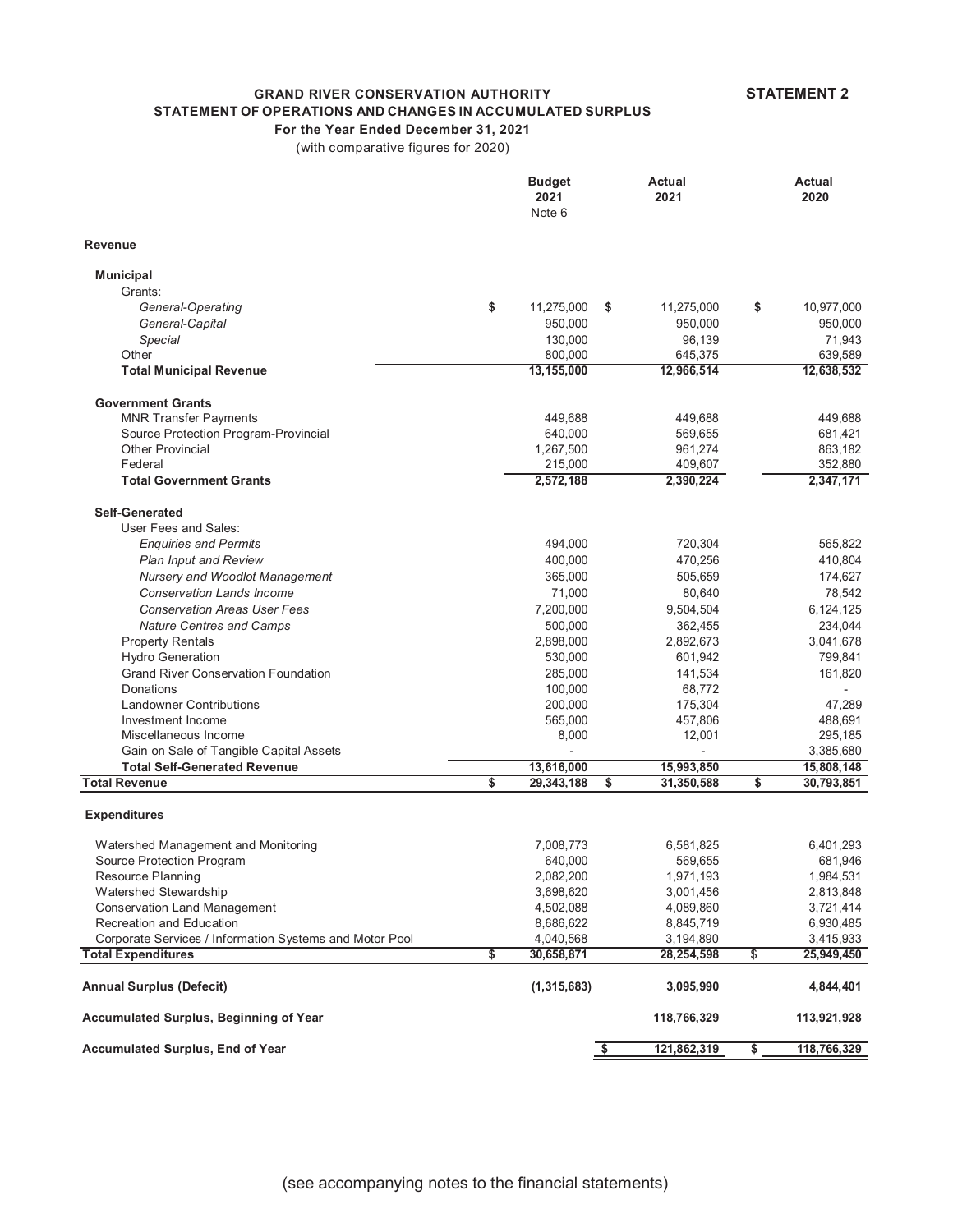#### **STATEMENT 3**

## **GRAND RIVER CONSERVATION AUTHORITY STATEMENT OF CASH FLOWS For the Year Ended December 31, 2021**

(with comparative figures for 2020)

|                                                      | <b>Actual</b><br>2021  | <b>Actual</b><br>2020 |  |
|------------------------------------------------------|------------------------|-----------------------|--|
| <b>Operating Activities</b>                          |                        |                       |  |
| Annual surplus                                       | \$<br>3,095,990 \$     | 4,844,401             |  |
| Items not involving cash:                            |                        |                       |  |
| Amortization                                         | 3,255,909              | 3,224,718             |  |
| Loss (gain) on sale of tangible capital assets       | 215,879                | (3,385,679)           |  |
| Change in non-cash operating assets and liabilities: |                        |                       |  |
| Accounts receivable                                  | (96, 805)              | 637,608               |  |
| Prepaid expenses and inventory                       | (40, 812)              | 3,238                 |  |
| Accounts payable and accrued liabilities             | (460, 390)             | (459, 993)            |  |
| Deferred revenue and deposits                        | 3,443,299              | 510,079               |  |
| Net change in cash from operating activities         | 9,413,070              | 5,374,372             |  |
| <b>Capital Activities</b>                            |                        |                       |  |
| Cash used to acquire tangible capital assets         | (2,322,226)            | (2,758,862)           |  |
| Proceeds on sale of tangible capital assets          | (178, 933)             | 3,428,572             |  |
| Net change in cash from capital activities           | (2,501,159)            | 669,710               |  |
| <b>Investing Activities</b>                          |                        |                       |  |
| Change in investments                                | (1,511,817)            | 2,598,572             |  |
| Net change in cash from investing activities         | (1,511,817)            | 2,598,572             |  |
|                                                      |                        |                       |  |
| Net change in cash                                   | 5,400,094              | 8,642,654             |  |
| Cash, beginning of year                              | 11,038,977             | 2,396,323             |  |
| Cash, end of the year                                | \$<br>16,439,071<br>\$ | 11,038,977            |  |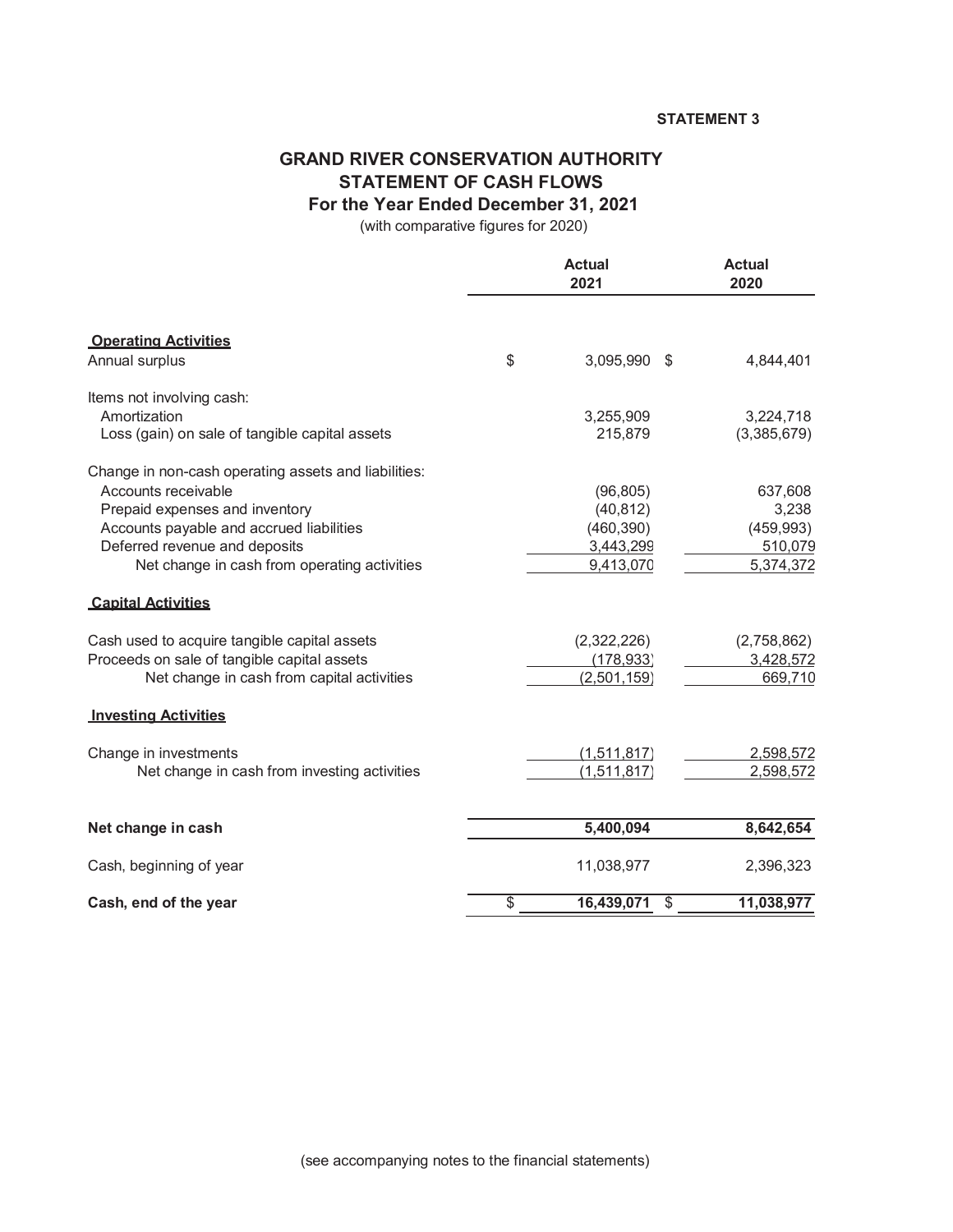## **GRAND RIVER CONSERVATION AUTHORITY STATEMENT OF CHANGES IN NET FINANCIAL ASSETS For the Year Ended December 31, 2021**

(with comparative figures for 2020)

|                                                          |    | <b>Actual</b><br>2020    |                                |
|----------------------------------------------------------|----|--------------------------|--------------------------------|
| Annual surplus<br>Acquisition of tangible capital assets | \$ | 3,095,990<br>(2,322,226) | \$<br>4,844,401<br>(2,758,862) |
| Amortization of tangible capital assets                  |    | 3,255,909                | 3,224,718                      |
| Loss (gain) on sale of tangible capital assets           |    | 215,879                  | (3,385,679)                    |
| Proceeds on sale of tangible capital assets              |    | (178, 933)               | 3,428,572                      |
|                                                          |    | 4,066,619                | 5,353,150                      |
| Net changes in prepaid expenses and inventory            |    | (40, 812)                | 3,238                          |
| Net change in financial assets                           |    | 4,025,807                | 5,356,388                      |
| Net financial assets, beginning of year                  |    | 26,376,064               | 21,019,676                     |
| Net financial assets, end of year                        | \$ | 30.401.871               | \$<br>26,376,064               |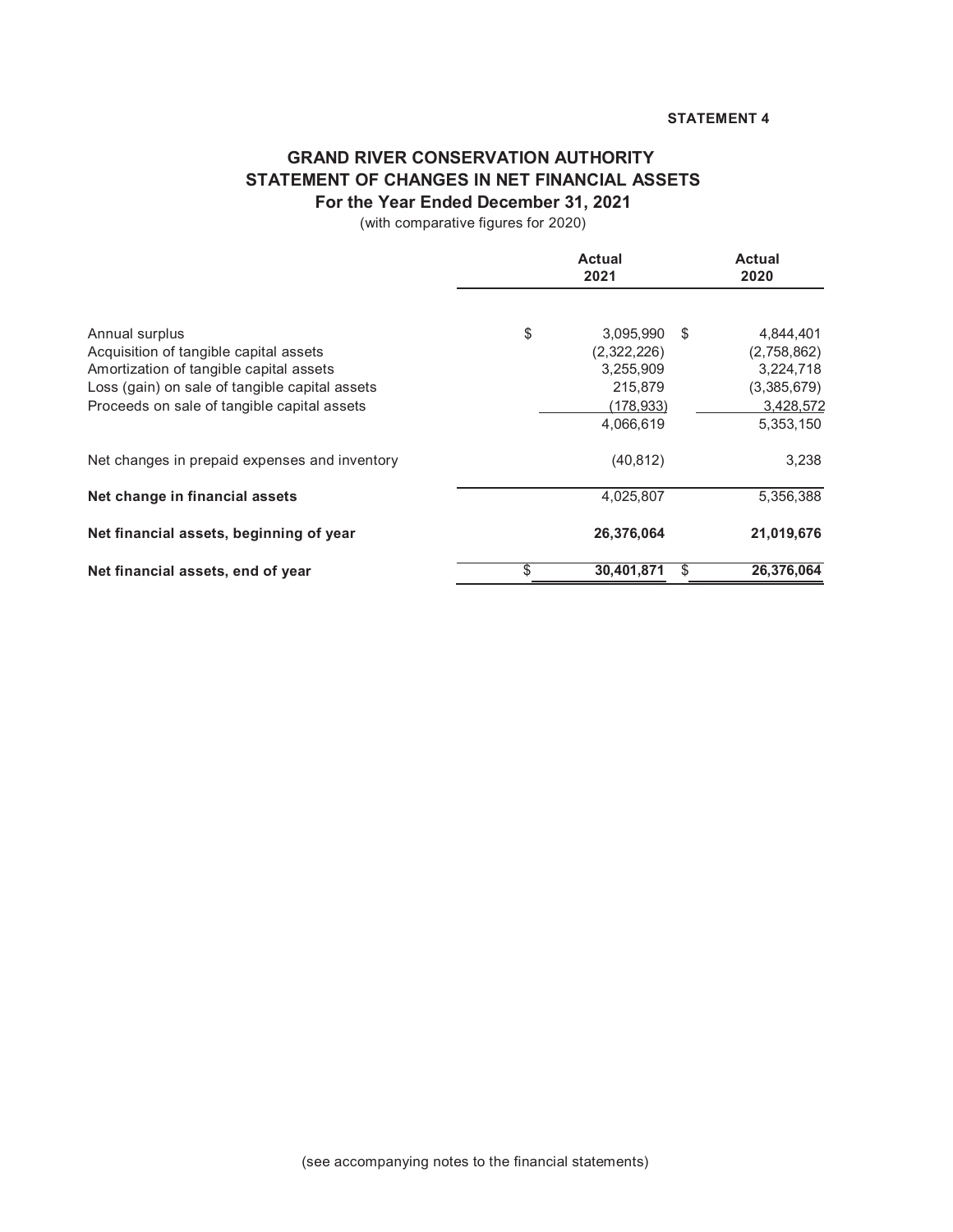## **GRAND RIVER CONSERVATION AUTHORITY NOTES TO THE FINANCIAL STATEMENTS DECEMBER 31, 2021**

#### **(1) Summary of Significant Accounting Policies**

The financial statements of Grand River Conservation Authority (the "Authority") are prepared by management in accordance with Canadian generally accepted accounting principles for governments as recommended by the Public Sector Accounting Board ("PSAB") of the Canadian Chartered Professional Accountants. Significant aspects of the accounting policies adopted by the Authority are as follows:

#### **(a) Basis of Accounting**

The Authority follows the accrual method of accounting for revenues and expenditures. Revenues are normally recognized in the year in which they are earned and measurable. Expenditures are recognized as they are incurred and measurable as a result of receipt of goods or services and/or the creation of a legal obligation to pay.

#### **(b) Deferred Revenue and Deposits**

Balance includes funds that have been advanced to the Authority from government agencies and/or the general public and as at year end the funds have not been expended for the purpose for which they were received. In most instances, service and/or product delivery is anticipated to be performed in the following fiscal period. Typical balances include tree planting cash receipts, rural water quality program funding from municipalities, advance payments on conservation area camping reservations and special projects funding that has been paid in advance of project completion. These amounts will be recognized as revenues in the fiscal year the services are performed.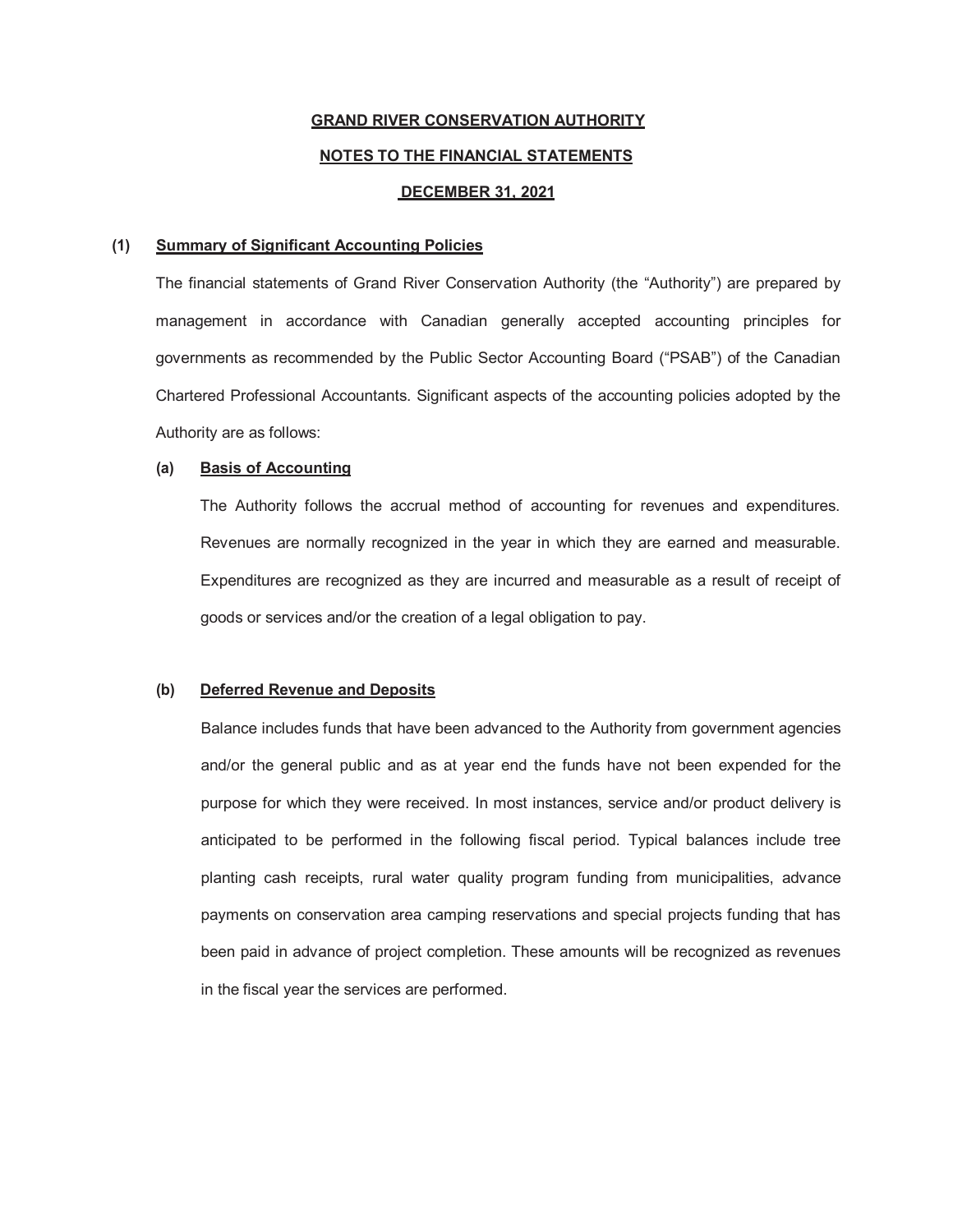#### **(c) Classification of Expenditures**

Expenditures are reported in nine main categories, which follow the format adopted by Conservation Ontario. By following these guidelines, there will be consistency of reporting by all Conservation Authorities in Ontario. These are further explained asfollows:

#### **Watershed Management and Monitoring**

Watershed Management and Monitoring includes expenditures and revenues for programs which provide the information required to develop appropriate resource management strategies and to identify priority actions to maintain a healthy watershed. Also included are the maintenance and operations of all Flood and Erosion Control Structures and the operations of the Flood Forecasting and Warning system.

#### **Source Protection Program**

The Source Protection Program includes expenditures and revenues for the development of a "Drinking Water Source Protection" plan for the Lake Erie Source Protection Region (includes Grand River, Long Point Region, Kettle Creek, and Catfish Creek Conservation Authorities).

#### **Resource Planning**

Resource Planning includes expenditures and revenues associated with reviewing official plans, zoning bylaws, development plans and other planning proposals, in accordance with Conservation Authority and Municipal Agreements. It also includes, administration of floodplain regulations and watershed management consulting outside of the Grand River watershed, which is performed on a fee-for-service basis and generates a profit.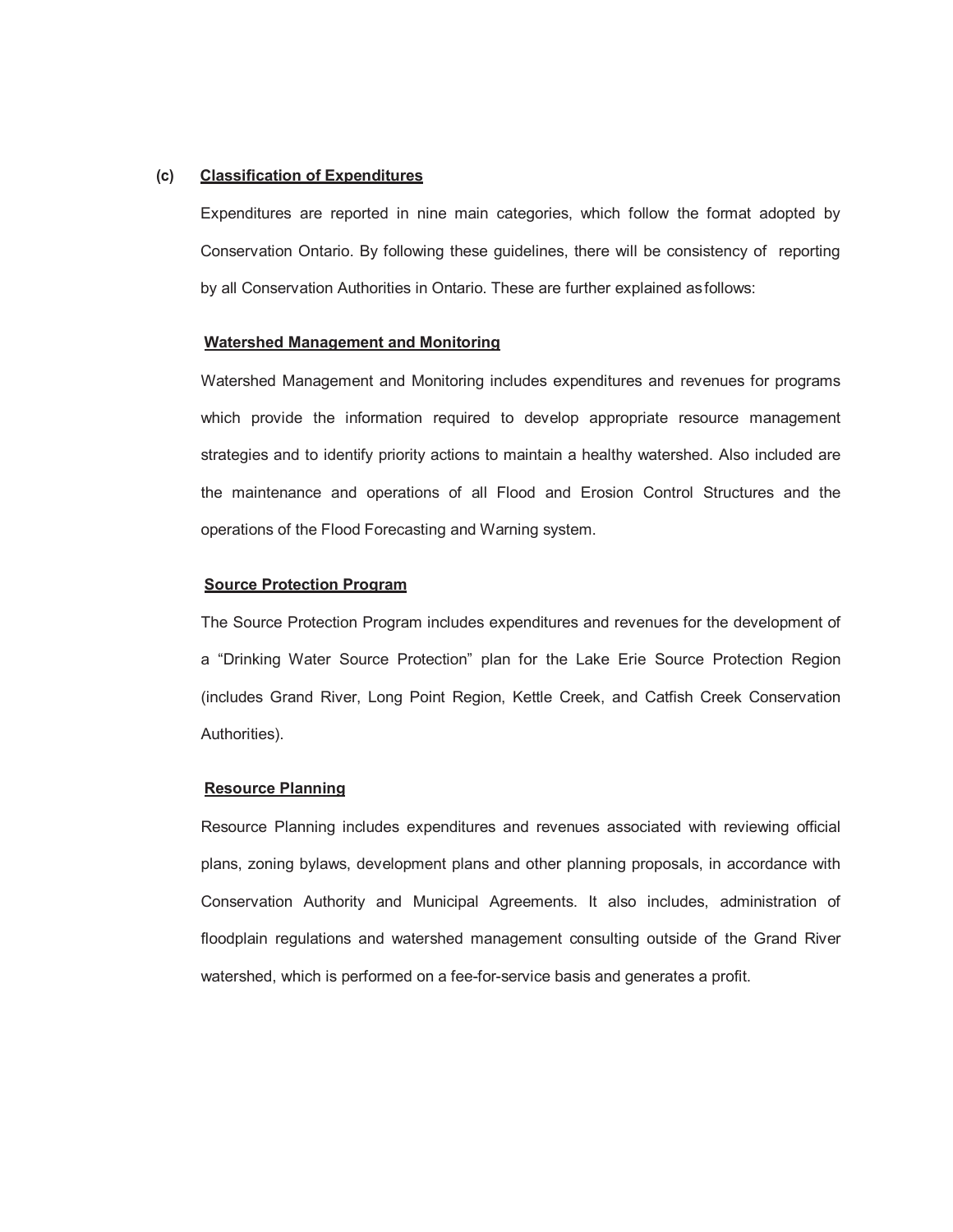#### **Watershed Stewardship**

Watershed Stewardship includes those activities associated with providing service and/or assistance to private and public landowners, and community groups on sound environmental practices that will enhance, restore or protect natural heritage features on their properties.

#### **Conservation Land Management**

Conservation Land Management includes all expenditures and revenues associated with the acquisition and management of land owned/managed by the Authority. This includes the protection of provincially significant conservation lands, woodlot management, rental/lease agreements and other revenues generated from managing lands and facilities. These expenditures do not include those associated with recreation and education programs on Authority lands.

#### **Recreation and Education**

Recreation and Education includes expenditures and revenues associated with delivering recreational and educational programs on Authority lands at a number of active conservation areas and nature centres.

#### **Corporate Services**

Corporate services include the costs associated with head office facilities and functions other than technical staff and associated programs.

#### **Information Systems and Motor Pool**

Net Information Systems and Motor Pool usage charges includes the support areas that are charged out to other cost centres on an "as used" basis. Information Systems consists of the head office, conservation area and nature centre computer systems. User cost centres incur a charge for their computer use. Motor Pool is the vehicles and equipment that are used for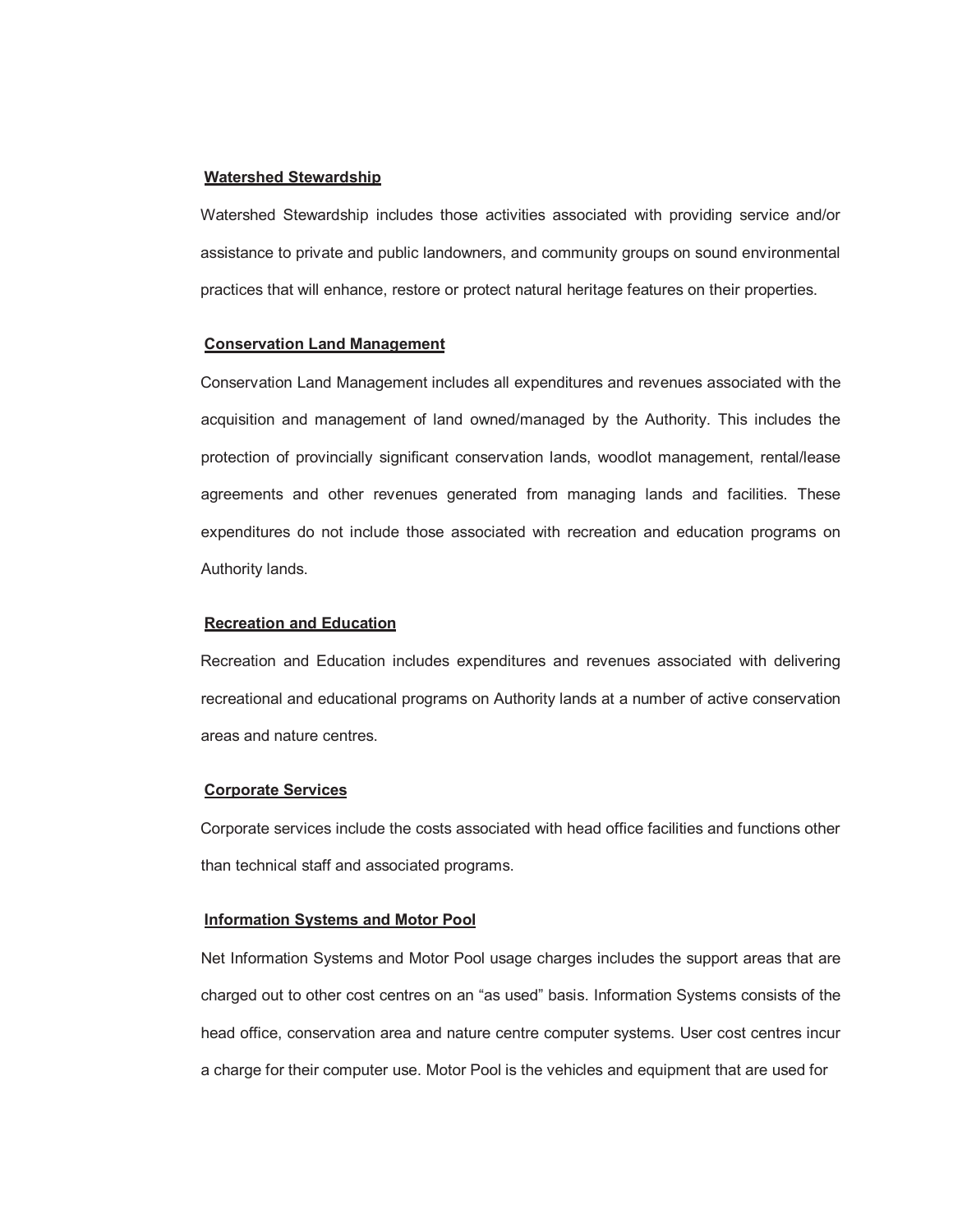operations and capital projects by other cost centres. When equipment or vehicles are used, the cost centre is charged for the use of the asset.

#### **(d) Investments**

Investments include term deposits and Federal and Provincial Government bonds in accordance with the investment policy that was approved by the general membership. Investments are carried at the redemption amount adjusted for unamortized purchase premiums or discounts. Premiums and discounts are amortized on an effective-yield basis over the term to maturity. Interest income is recorded as it accrues. When the value of any investment is identified as impaired, the carrying amount is adjusted to the estimated realizable value and any adjustments are included in investment income in the year the impairment is recognized.

#### **(e) Accounts Receivable**

Accounts Receivable is reported net of any allowance for doubtful accounts.

#### **(f) Inventory**

Inventory is valued at the lower of cost or replacement cost.

#### **(g) Interest Allocation**

The Authority follows the policy of consolidating funds on hand for investment purposes. Interest income is generally recognized into income unless the provisions of a relevant agreement or legislation require that the income be restricted, then restricted interest income is recognized in deferred revenue until used for the purpose or purposes specified.

#### **(h) Use of Estimates**

The preparation of financial statements requires management to make estimates and assumptions that affect the reported amounts of assets and liabilities and disclosure of contingent assets and liabilities at the dates of the financial statements and the reported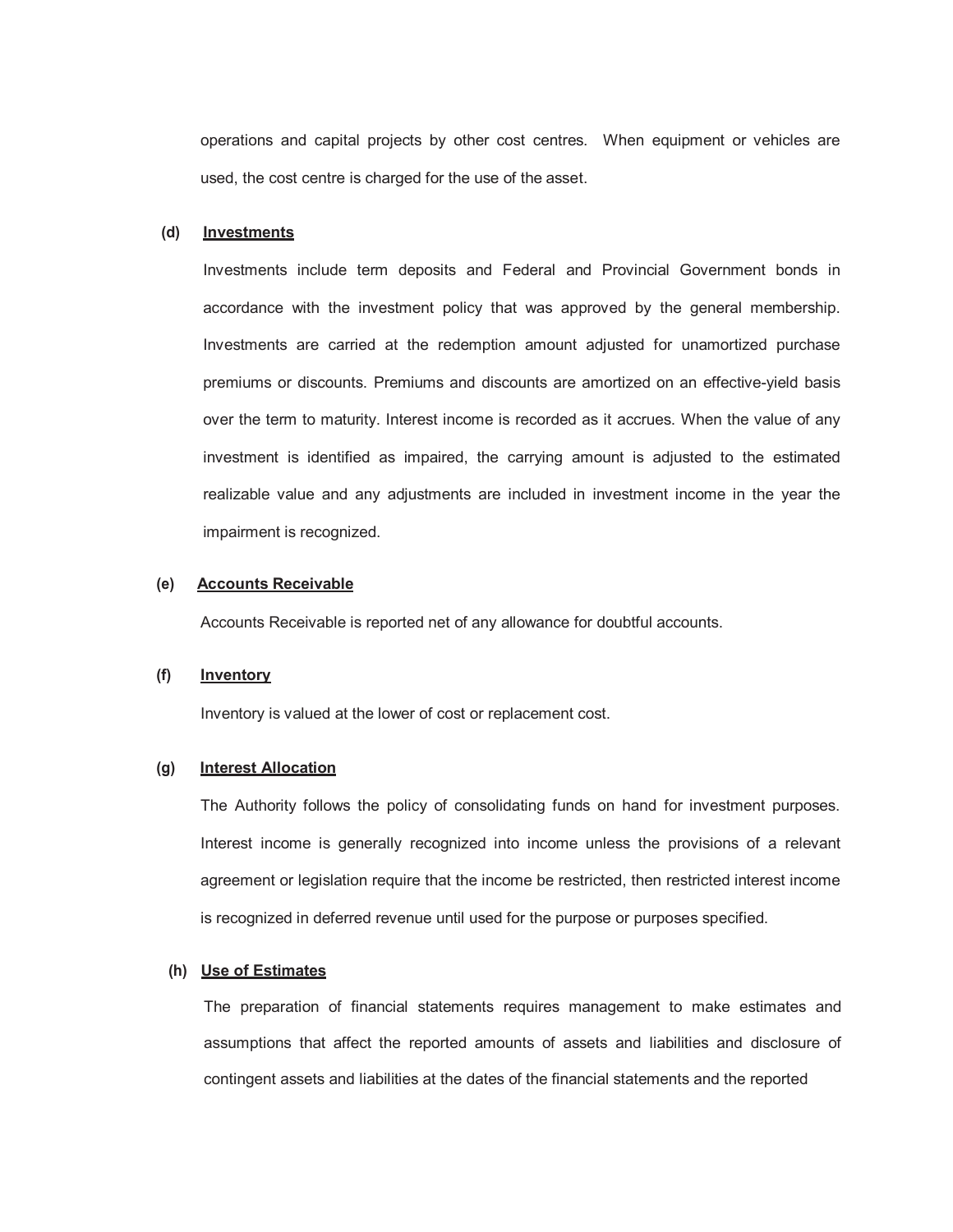amounts of revenue and expenses during the year. Significant items subject to such estimates and assumptions include accrued liabilities, contaminated site liability, contingencies and tangible capital assets. Actual results could differ from estimates.

#### **(i) Tangible Capital Assets**

Tangible capital assets are recorded at cost which include amounts that are directly attributable to acquisition, construction, development or betterment of the asset. The cost, less residual value, of the tangible capital assets, excluding land, are amortized in a straight line basis over their estimated useful lives as follows:

| <b>Asset</b>                       | <b>Useful Life - Years</b> |
|------------------------------------|----------------------------|
|                                    |                            |
| Site Improvements                  | $10 - 50$                  |
| <b>Buildings</b>                   | $10 - 50$                  |
| <b>Furniture and Equipment</b>     | $10 - 15$                  |
| Motor Pool                         | $5 - 10$                   |
| <b>Communications and Computer</b> | 5                          |
| <b>Water Control Structures</b>    | $20 - 80$                  |

Annual amortization is charged in the year of acquisition and in the year of disposal. Assets under construction are not amortized until the asset is available for productive use.

(i) Contributions of tangible capital assets

Tangible capital assets received as contributions are recorded at their fair value at the date

of receipt and also are recorded as revenue.

#### (ii) Natural resources

Natural resources that have not been purchased are not recognized as assets in the financial statements.

(iii) Works of art and cultural and historic assets

Works of art and cultural and historic assets are not recorded as assets in the financial statements.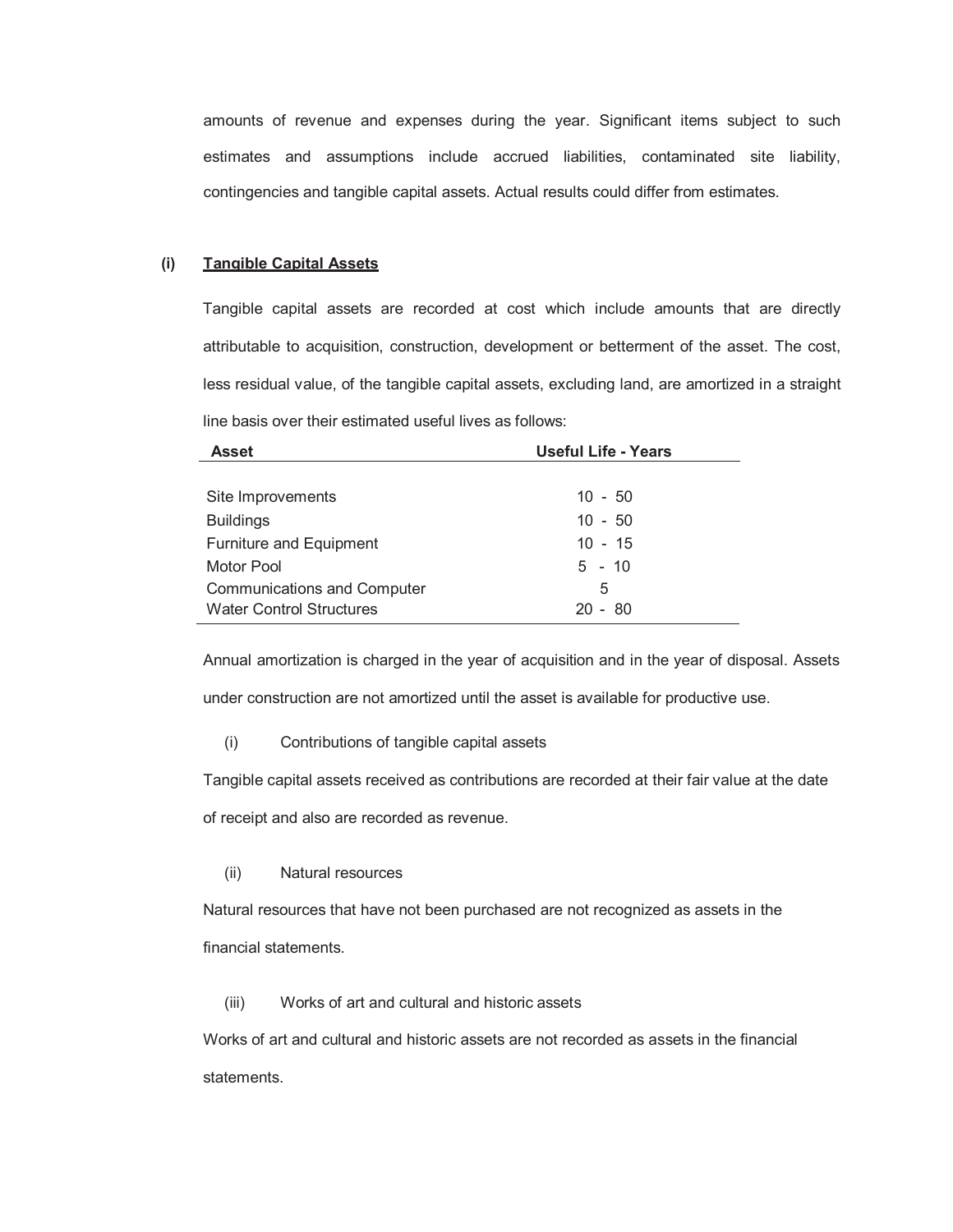#### **(j) Non-Financial Assets**

Non-financial assets are not available to discharge existing liabilities and are held for use in the provision of services. They have useful lives extending beyond the current year and are not intended for sale in the ordinary course of operations.

#### **(k) Contaminated Sites**

Contaminated sites are defined as the result of contamination being introduced in air, soil, water or sediment of a chemical, organic, or radioactive material or live organism that exceeds an environmental standard.

A liability for remediation of contaminated sites is recognized, net of any expected recoveries, when all of the following criteria are met:

- a) An environmental standard exists
- b) Contamination exceeds the environmental standard
- c) The Authority is directly responsible or accepts responsibility for the liability
- d) Future economic benefits will be given up, and
- e) A reasonable estimate of the liability can be made.

#### **(k) Employee Future Benefits**

The costs of multi-employer defined contribution pension plan benefits, such as the Ontario Municipal Employees Retirement System ("OMERS") pensions, are the employer's contributions due to the plan in the period.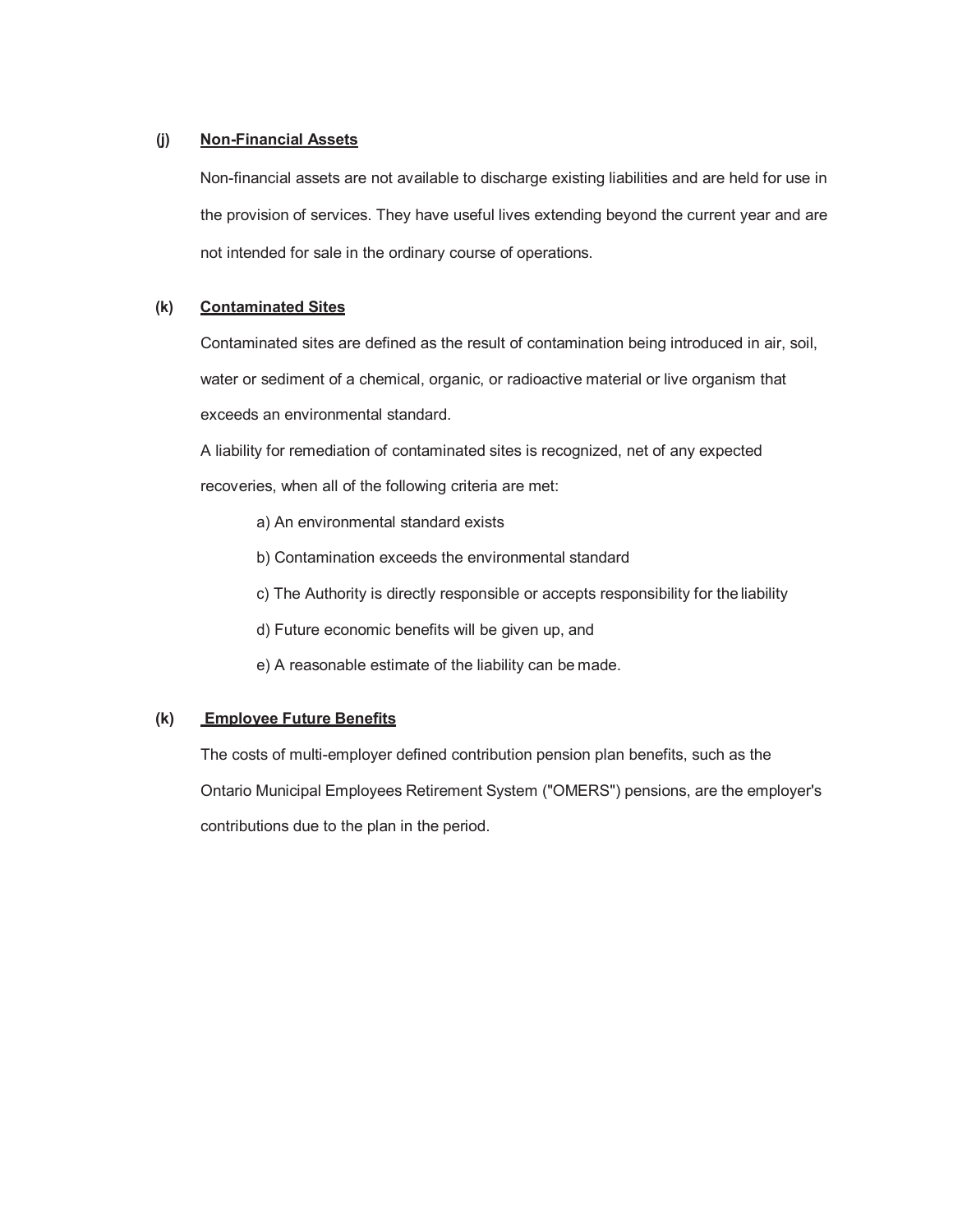## **(2) Investments**

Investments include the following amounts:

|                                                                                                                                                                         | 2021            | 2020         |
|-------------------------------------------------------------------------------------------------------------------------------------------------------------------------|-----------------|--------------|
| Term Deposit maturing within one to five years<br>Market value at December 31, 2021 - \$4,118,788<br>$(2020 - nil)$                                                     | \$<br>4,350,356 | $\mathbb{S}$ |
| Bonds maturing within one year<br>(Interest rate is 3%)<br>Market value at December 31, 2021 - \$1,722,520<br>$(2020 - $3,940,257)$                                     | 1,700,000       | 3,892,000    |
| Bonds maturing within one to five years<br>(Interest rates vary between 2.597% and 3.45%)<br>Market value at December 31, 2021 - \$10,559,017<br>$(2020 - $10,594,201)$ | 10,331,000      | 10,131,000   |
| Bonds maturing within six to ten years<br>(Interest rate is 2.237%)<br>Market Value at December 31, 2021 - \$2,012,098<br>$(2020 - nil)$                                | 2,000,000       |              |
| High interest savings account<br>(Interest rates vary between 0.55% and 0.715%)<br>Market value at December 31, 2021 - \$4,446,903<br>$(2020 - $7,211,042)$             | 4,446,903       | 7,211,042    |
| Sub-Total                                                                                                                                                               | \$22,828,259    | \$21,234,042 |
| Plus: Unamortized purchase net premiums and discounts                                                                                                                   | 3,695           | 86,095       |
| Total                                                                                                                                                                   | \$22,831,954    | \$21,320,137 |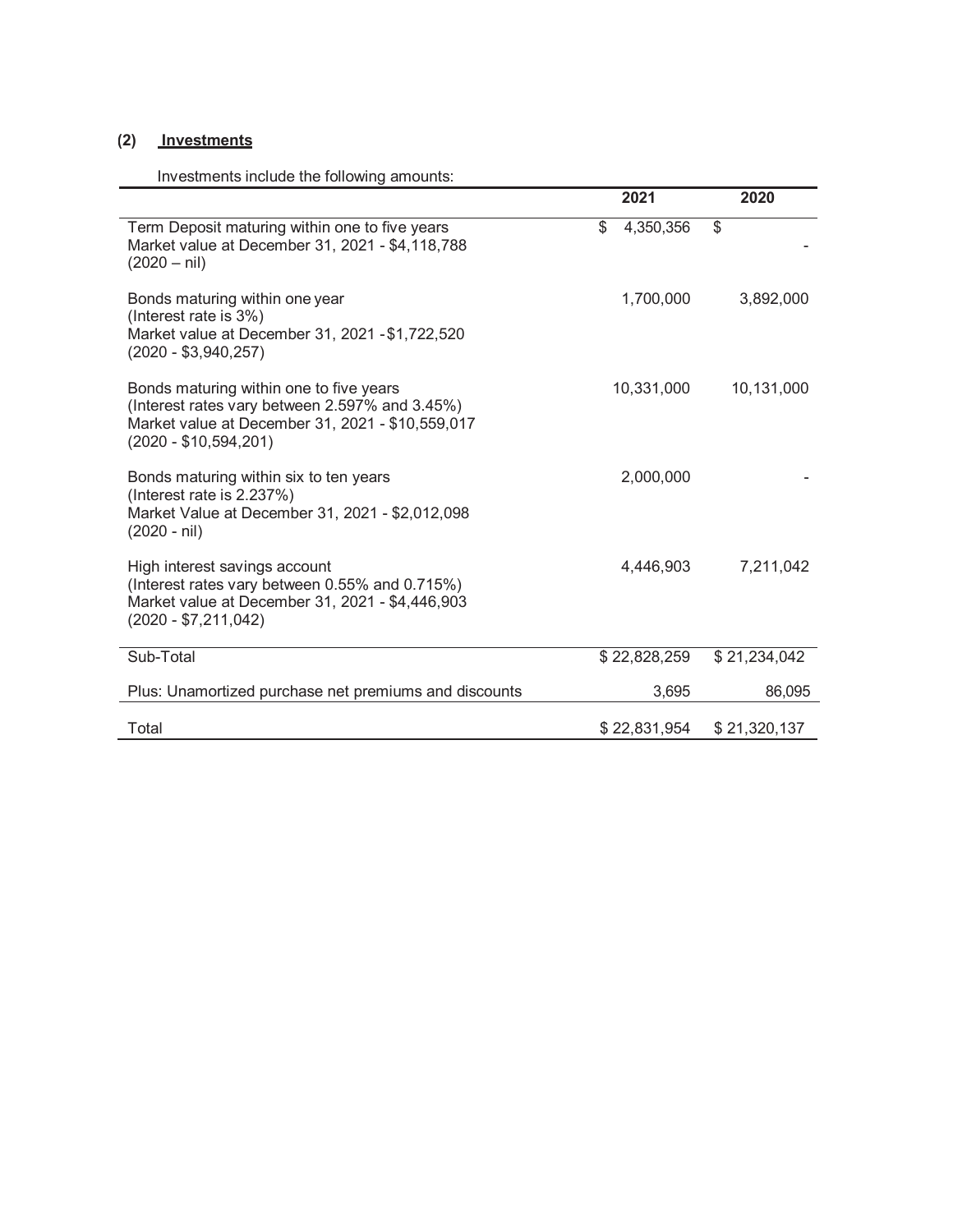## **(3) Deferred Revenue**

|                                          | 2021            | 2020            |
|------------------------------------------|-----------------|-----------------|
| Balance, end of year:                    |                 |                 |
| Source Protection Program                | \$<br>407,281   | \$<br>194,481   |
| <b>Rural Water Quality Program</b>       | 955,949         | 970,780         |
| Water and Erosion Control Infrastructure | 22,070          | 92,297          |
| Canada Emergency Wage Subsidy (note 13)  | 3,157,379       |                 |
| <b>Other Watershed Programs</b>          | 1,408,998       | 1,583,376       |
| <b>Cottage Rent</b>                      | 479,131         | 485,114         |
| <b>Other Miscellaneous</b>               | 1,088,810       | 775,560         |
| <b>Total Deferred Revenue</b>            | \$<br>7,519,618 | \$<br>4,101,608 |
| Balance, beginning of year:              |                 |                 |
| Source Protection Program                | \$<br>194,481   | \$<br>173,946   |
| <b>Rural Water Quality Program</b>       | 970,780         | 841,762         |
| Water and Erosion Control Infrastructure | 92,297          | 2,319           |
| Canada Emergency Wage Subsidy (note 13)  |                 |                 |
| <b>Other Watershed Programs</b>          | 1,583,376       | 1,553,208       |
| <b>Cottage Rent</b>                      | 485,114         | 419,229         |
| <b>Other Miscellaneous</b>               | 775,560         | 672,176         |
|                                          | 4,101,608       | 3,662,640       |
| <b>Grant Contributions</b>               | 6,188,313       | 3,121,562       |
| Interest                                 |                 |                 |
| Other                                    | 2,734,841       | 1,631,349       |
| <b>Total Contributions Received</b>      | 8,923,154       | 4,752,911       |
| <b>Contributions Used</b>                | 5,505,144       | 4,313,943       |
|                                          |                 |                 |
| Balance, end of year                     | \$<br>7,519,618 | \$<br>4,101,608 |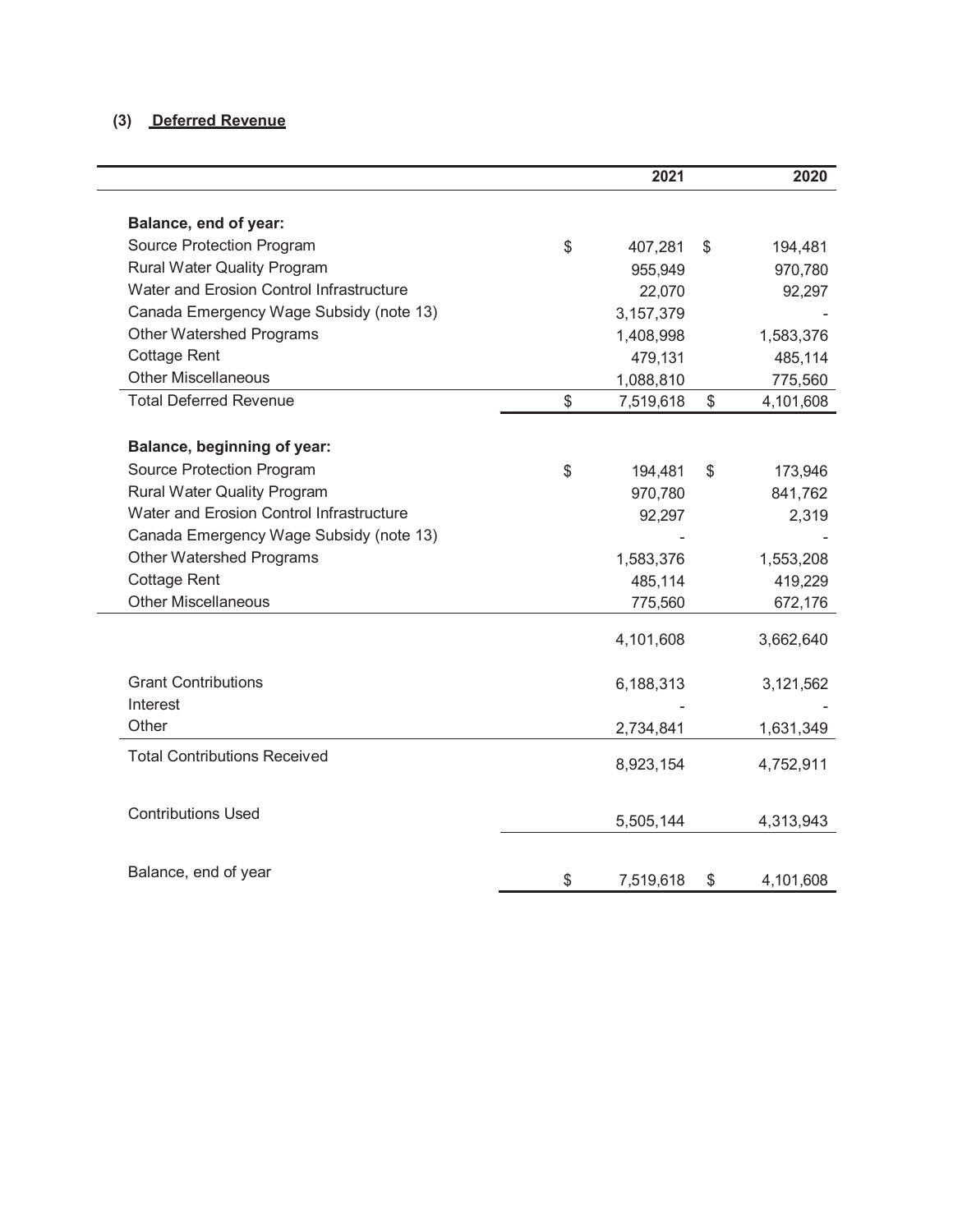## **(4) Tangible Capital Assets**

| Cost                                | <b>Balance at</b><br>31-Dec-20 |               | <b>Additions</b>                   | <b>Disposals/</b><br><b>Transfers</b> | <b>Balance at</b><br>31-Dec-21 |               |
|-------------------------------------|--------------------------------|---------------|------------------------------------|---------------------------------------|--------------------------------|---------------|
|                                     |                                |               |                                    |                                       |                                |               |
| Land and Land Improvements          | \$                             | 30,918,340    | \$<br>$\qquad \qquad \blacksquare$ | \$<br>Ξ.                              | \$                             | 30,918,340    |
| Site Improvements                   |                                | 16,841,302    | 240,522                            | (7,000)                               |                                | 17,074,824    |
| <b>Buildings</b>                    |                                | 17,754,921    | 1,194,011                          | (121, 454)                            |                                | 18,827,478    |
| <b>Furniture and Equipment</b>      |                                | 2,220,359     | 213,862                            | (60, 792)                             |                                | 2,373,429     |
| Motor Pool                          |                                | 5,224,296     | 232,138                            | (265, 337)                            |                                | 5,191,097     |
| <b>Communications and Computers</b> |                                | 1,782,667     | 140,925                            |                                       |                                | 1,923,592     |
| <b>Water Control Structures</b>     |                                | 100,238,228   | 44,469                             |                                       |                                | 100,282,697   |
| <b>Assets Under Construction</b>    |                                | 4,214,228     | 1,467,796                          | (1, 211, 497)                         |                                | 4,470,527     |
|                                     |                                | \$179,194,341 | \$3,533,723                        | \$<br>(1,666,080)                     |                                | \$181,061,984 |

| <b>Accumulated</b><br><b>Amortization</b> | <b>Balance at</b><br>31-Dec-20 |    | <b>Disposals</b>         |    | <b>Amortization</b><br><b>Expense</b> | <b>Balance at</b><br>31-Dec-21 |  |
|-------------------------------------------|--------------------------------|----|--------------------------|----|---------------------------------------|--------------------------------|--|
|                                           |                                |    |                          |    |                                       |                                |  |
| Site Improvements                         | \$<br>9,861,247                | \$ | (7,000)                  | \$ | 409,276                               | \$<br>10,263,523               |  |
| <b>Buildings</b>                          | 10,173,679                     |    | (96, 833)                |    | 431,120                               | 10,507,966                     |  |
| Furniture and Equipment                   | 1,121,836                      |    | (59, 578)                |    | 163,502                               | 1,225,760                      |  |
| Motor Pool                                | 3,583,612                      |    | (254, 226)               |    | 356,647                               | 3,686,033                      |  |
| <b>Communications and Computers</b>       | 1,561,177                      |    | ۰                        |    | 88,305                                | 1,649,482                      |  |
| <b>Water Control Structures</b>           | 60,748,827                     |    | $\overline{\phantom{a}}$ |    | 1,807,059                             | 62,555,886                     |  |
|                                           | \$87,050,378                   |    | \$ (417, 637)            | \$ | 3,255,909                             | \$<br>89,888,650               |  |

|                                     | <b>Net Book Value</b><br>31-Dec-20 | <b>Net Book Value</b><br>31-Dec-21 |
|-------------------------------------|------------------------------------|------------------------------------|
|                                     |                                    |                                    |
| Land and Land Improvements          | 30,918,340<br>S                    | 30,918,340<br>\$                   |
| Site Improvements                   | 6,980,055                          | 6,811,301                          |
| <b>Buildings</b>                    | 7,581,242                          | 8,319,512                          |
| Furniture and Equipment             | 1,098,523                          | 1,147,669                          |
| Motor Pool                          | 1,640,684                          | 1,505,064                          |
| <b>Communications and Computers</b> | 221,490                            | 274,110                            |
| <b>Water Control Structures</b>     | 39,489,401                         | 37,726,811                         |
| Assets Under Construction           | 4,214,228                          | 4,470,527                          |
|                                     | \$<br>92,143,963                   | \$<br>91,173,334                   |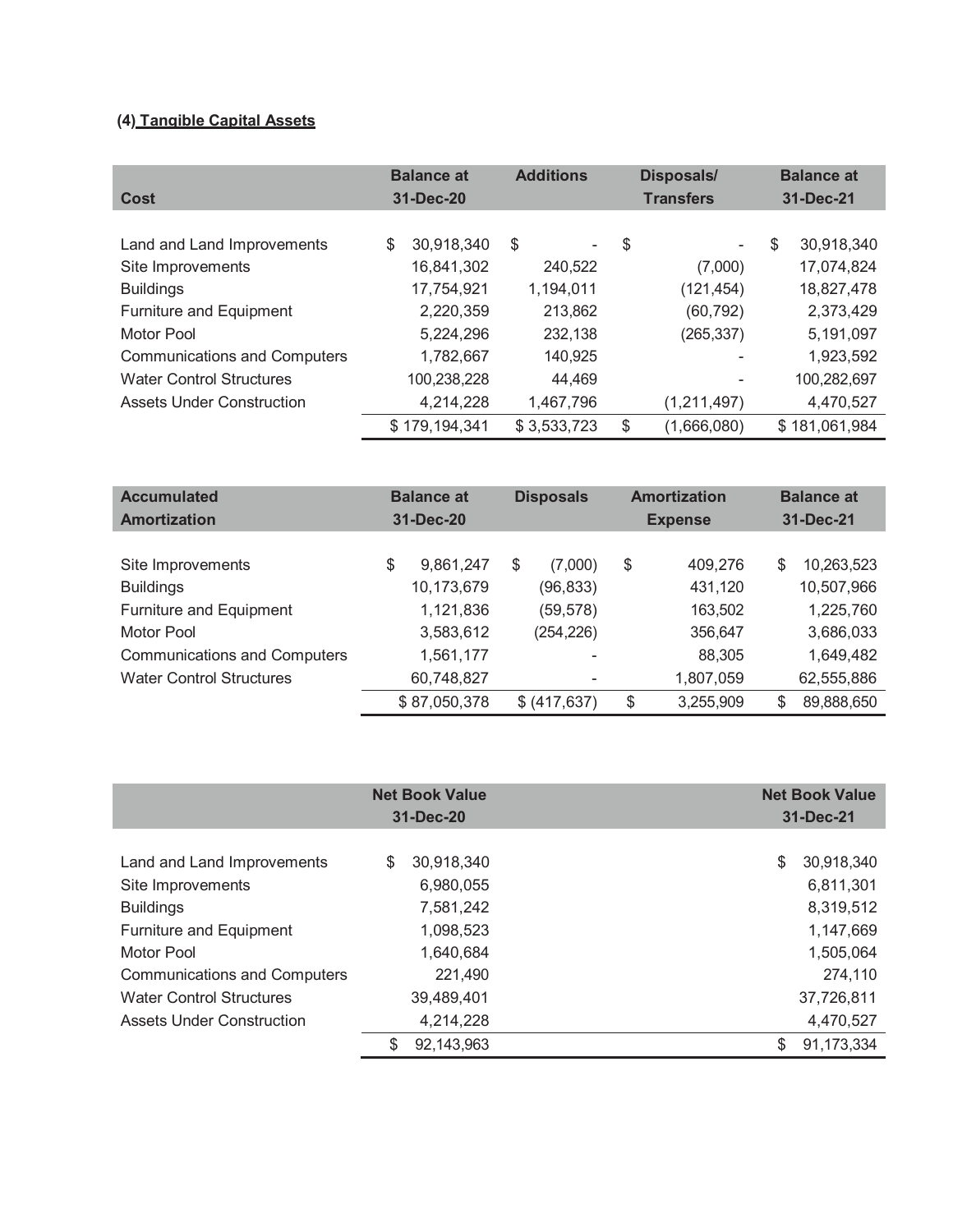| Cost                                | <b>Balance at</b><br>31-Dec-19 | <b>Additions</b> |         | <b>Disposals/</b><br><b>Transfers</b> | <b>Balance at</b><br>31-Dec-20 |  |
|-------------------------------------|--------------------------------|------------------|---------|---------------------------------------|--------------------------------|--|
| Land and Land Improvements          | \$<br>30,918,348               | \$               | \$<br>۰ | (8)                                   | \$<br>30,918,340               |  |
| Site Improvements                   | 15,630,909                     | 1,230,604        |         | (20, 211)                             | 16,841,302                     |  |
| <b>Buildings</b>                    | 16,686,535                     | 1,231,942        |         | (163, 556)                            | 17,754,921                     |  |
| <b>Furniture and Equipment</b>      | 1,985,769                      | 255,535          |         | (20, 945)                             | 2,220,359                      |  |
| Motor Pool                          | 4,814,692                      | 503,859          |         | (94, 255)                             | 5,224,296                      |  |
| <b>Communications and Computers</b> | 1,768,102                      | 14,565           |         |                                       | 1,782,667                      |  |
| <b>Water Control Structures</b>     | 99,392,068                     | 846,160          |         |                                       | 100,238,228                    |  |
| <b>Assets Under Construction</b>    | 5,538,031                      | 1,515,309        |         | (2,839,112)                           | 4,214,228                      |  |
|                                     | \$176,734,454                  | \$5,597,974      | \$      | (3, 138, 087)                         | \$179,194,341                  |  |

| <b>Accumulated</b><br><b>Amortization</b> | <b>Balance at</b><br>31-Dec-19 | <b>Disposals</b>         | <b>Amortization</b><br><b>Expense</b> |           | <b>Balance at</b><br>31-Dec-20 |            |
|-------------------------------------------|--------------------------------|--------------------------|---------------------------------------|-----------|--------------------------------|------------|
|                                           |                                |                          |                                       |           |                                |            |
| Site Improvements                         | \$<br>9.457.439                | (11, 128)                | \$                                    | 414,936   | \$                             | 9,861,247  |
| <b>Buildings</b>                          | 9,921,362                      | (130, 263)               |                                       | 382,580   |                                | 10,173,679 |
| Furniture and Equipment                   | 977,335                        | (20, 439)                |                                       | 164,940   |                                | 1,121,836  |
| Motor Pool                                | 3,352,291                      | (94, 252)                |                                       | 325,573   |                                | 3,583,612  |
| <b>Communications and Computers</b>       | 1,443,650                      | $\overline{\phantom{0}}$ |                                       | 117,527   |                                | 1,561,177  |
| <b>Water Control Structures</b>           | 58,929,665                     | ٠                        |                                       | 1,819,162 |                                | 60,748,827 |
|                                           | \$<br>84,081,742               | \$ (256,082)             | \$                                    | 3,224,718 | \$                             | 87,050,378 |

|                                     |    | <b>Net Book Value</b><br>31-Dec-19 | <b>Net Book Value</b><br>31-Dec-20 |            |
|-------------------------------------|----|------------------------------------|------------------------------------|------------|
|                                     |    |                                    |                                    |            |
| Land and Land Improvements          | S  | 30,918,348                         | \$                                 | 30,918,340 |
| Site Improvements                   |    | 6,173,470                          |                                    | 6,980,055  |
| <b>Buildings</b>                    |    | 6,765,173                          |                                    | 7,581,242  |
| Furniture and Equipment             |    | 1,008,434                          |                                    | 1,098,523  |
| Motor Pool                          |    | 1,462,401                          |                                    | 1,640,684  |
| <b>Communications and Computers</b> |    | 324,452                            |                                    | 221,490    |
| <b>Water Control Structures</b>     |    | 40,462,403                         |                                    | 39,489,401 |
| <b>Assets Under Construction</b>    |    | 5,538,031                          |                                    | 4,214,228  |
|                                     | \$ | 92,652,712                         | \$                                 | 92,143,963 |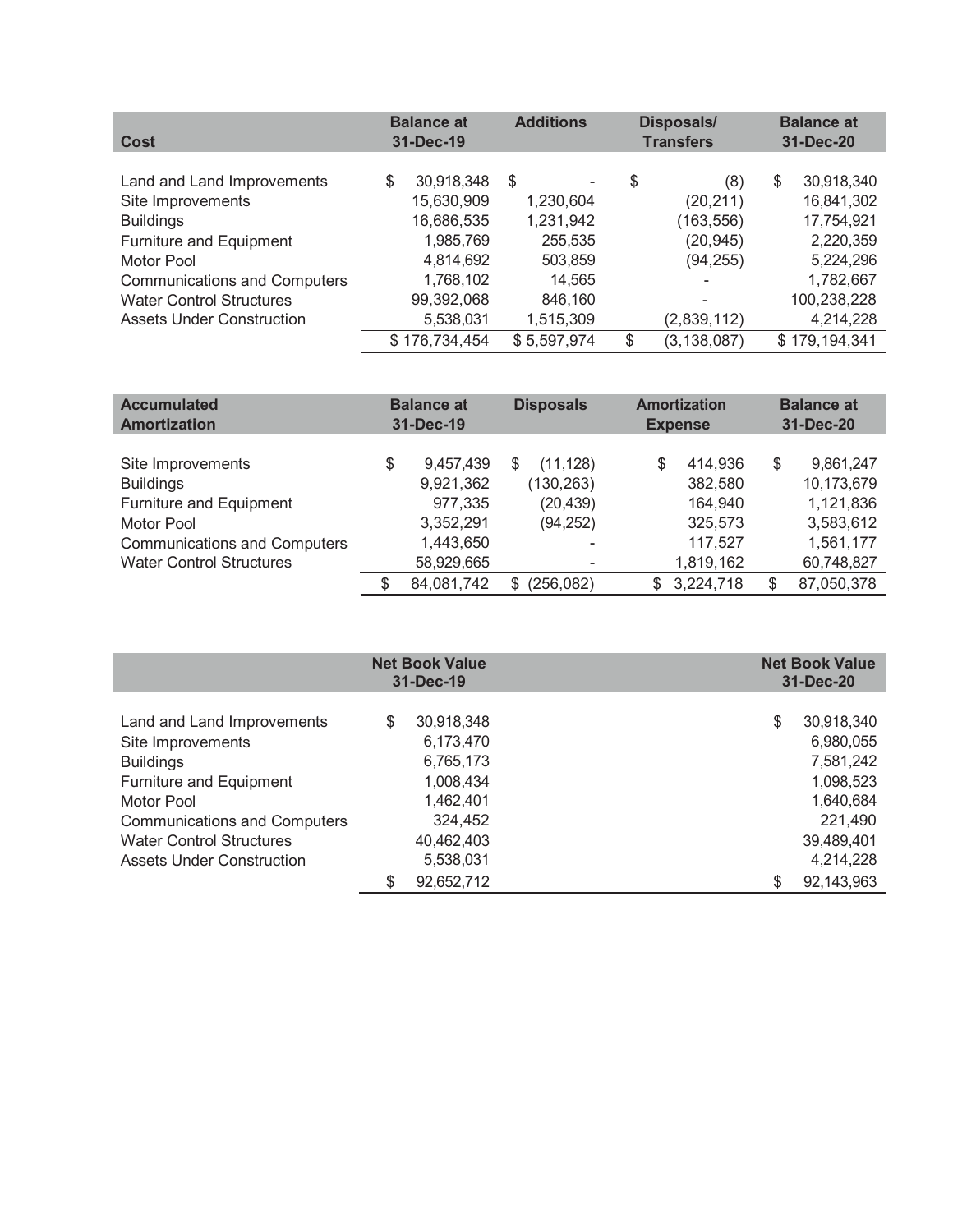#### **Assets Under Construction**

Assets under construction having a value of \$4,470,527 (2020 - \$4,214,228) have not been amortized. Amortization of these assets will commence when the asset is put into service.

#### **Write-down of Tangible Capital Assets**

The write-down of tangible capital assets during the year was \$16,518 (2020 - \$nil).

#### **(5) Contaminated Site Liability**

The Authority has an estimated liability of \$812,912 as at December 31, 2021 (2020 - \$812,912) for future remediation of two of its properties. During the year, there was no activity or events impacting the liability estimate from prior year. The properties include a former landfill site in the City of Brantford, and a former residential site in the City of Cambridge. The properties were purchased by the Authority in the 1970s under flood control projects. The Ministry of the Environment, Conservation and Parks has requested remediation on the Brantford and Cambridge properties. The estimated future cost of the work at Brantford is based on a detailed remediation plan prepared by a qualified external consultant. Staff have estimated the future cost of remediation for the Cambridge property based on preliminary investigations carried out by an environmental consulting firm.

#### **(6) 2021 Budget**

The budget figures are those adopted at the General Meeting of the Authority held February 26, 2021. The Authority only prepares a budget for the statement of operations, the budget figures in the statement of change in net financial assets has not been provided.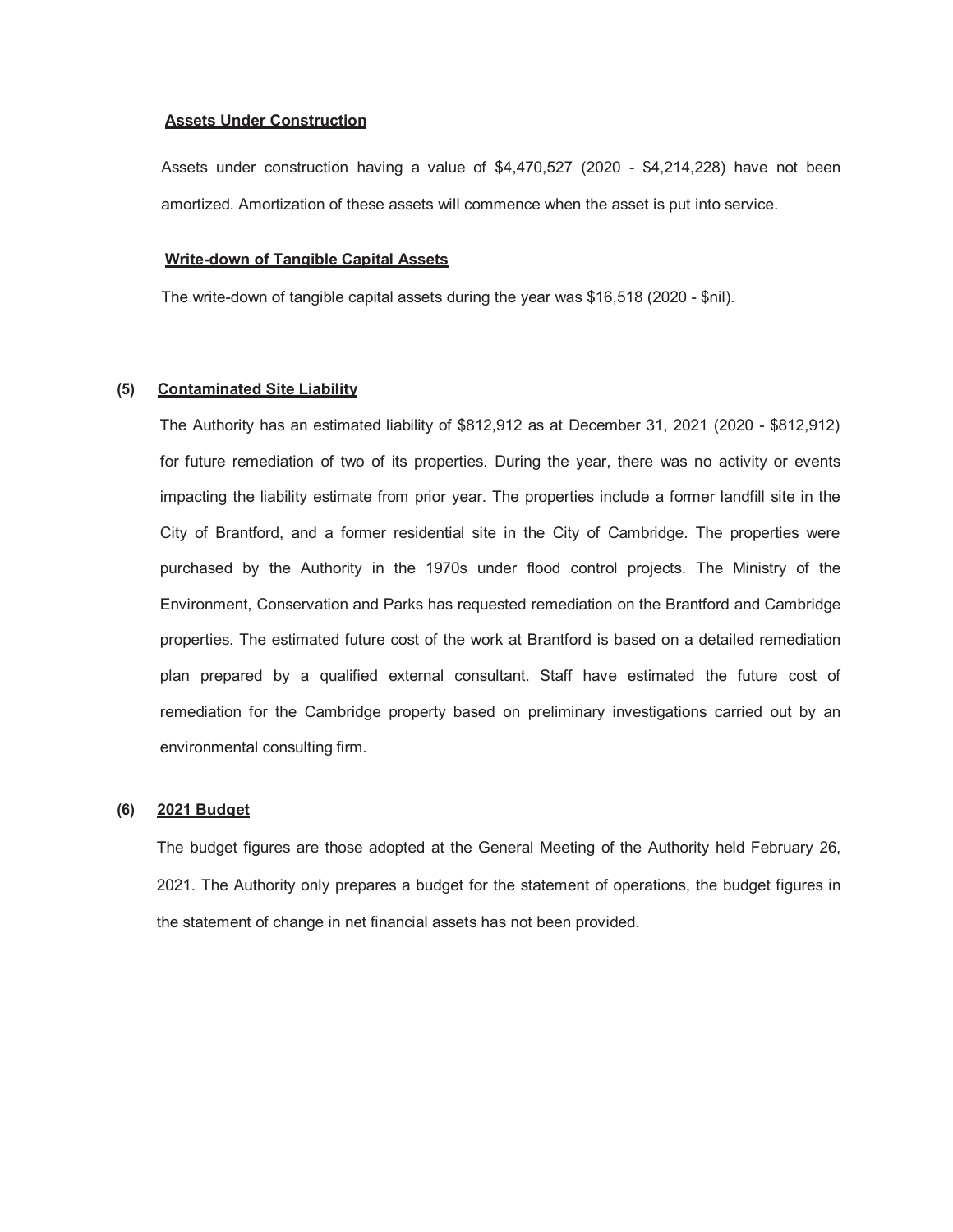#### **(7) Commitments**

The Authority is committed under contracts for various infrastructure projects. The amount expected to be incurred in 2022 under contracts is approximately \$1,546,416.

#### **(8) Contingencies**

The Authority recognizes that liabilities may arise due to certain contract and labour relations matters that were outstanding at year end, in the normal course of business. Legal action may be taken against the Authority for personal injury claims, property damage and other contractual matters. The outcome of these actions is not presently determinable. It is management's opinion that the Authority's insurance coverage and/or accumulated surplus will adequately cover any potential liabilities arising from these matters.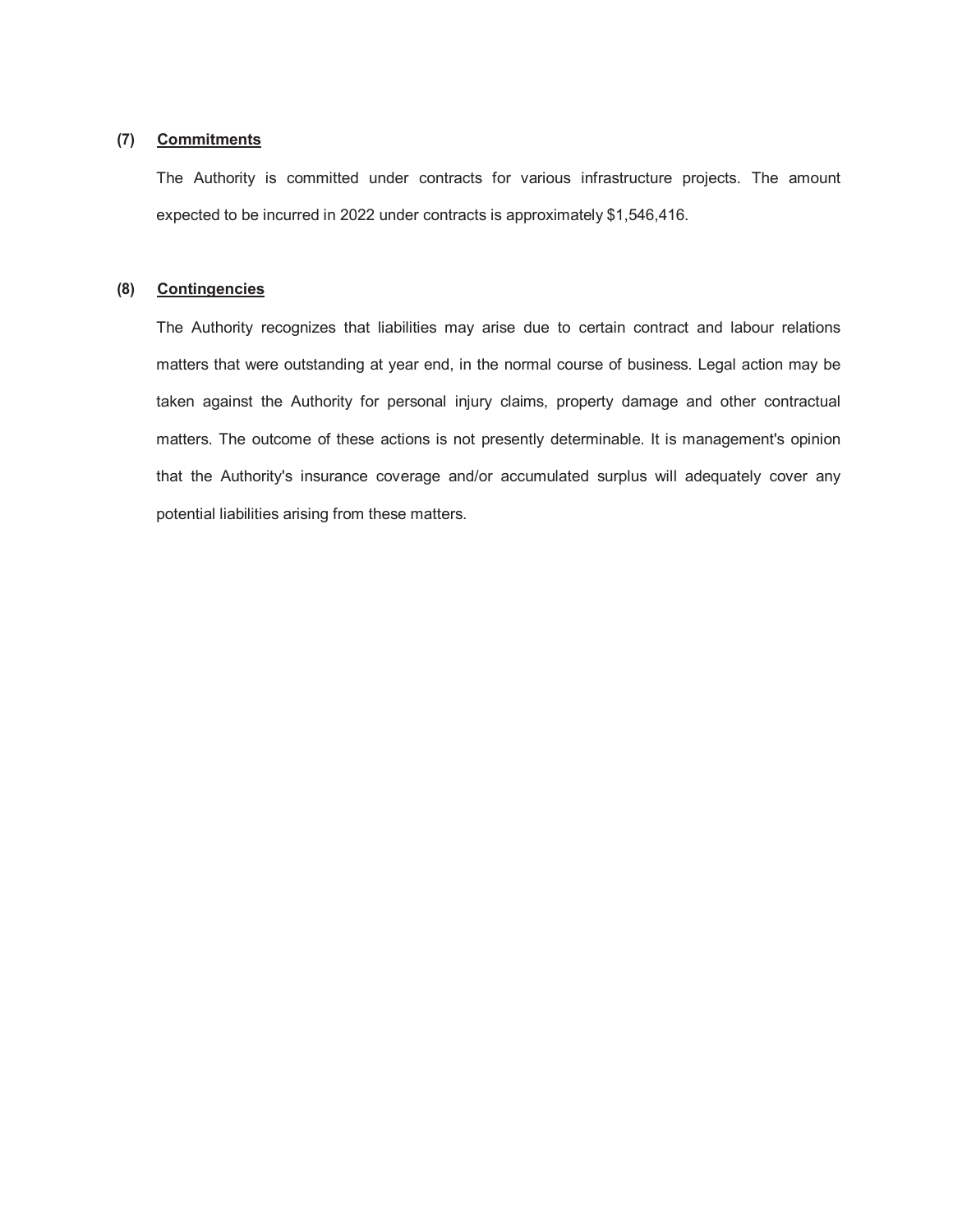## **(9) Accumulated Surplus**

Accumulated surplus consists of tangible capital asset and other surplus and reserve funds. Details of the

reserve funds are as follows:

|                                                           | 2021                            | 2020                            |
|-----------------------------------------------------------|---------------------------------|---------------------------------|
| <b>Operating</b>                                          |                                 |                                 |
| Property and Liability Insurance                          | \$<br>270,383                   | \$<br>270,383                   |
| <b>Building and Mechanical Equipment</b>                  | 1,231,833                       | 1,141,833                       |
| <b>Small Office Equipment</b>                             | 7,831                           | 7,720                           |
| Personnel                                                 | 1,349,112                       | 1,249,112                       |
| Transition                                                | 1,562,180                       | 500,000                         |
| Apps' Mill Nature Centre                                  | 64,982                          | 53,219                          |
| Laurel Creek Nature Centre                                | 111,016                         | 98,603                          |
| <b>Guelph Lake Nature Centre</b>                          | 129,459                         | 116,786                         |
| Shade's Mills Nature Centre                               | 69,219                          | 57,397                          |
| <b>Taquanyah Nature Centre</b>                            | 14,849                          | 3,795                           |
| <b>Computer Replacement</b>                               | 1,329,784                       | 1,413,357                       |
| <b>Forestry Management</b>                                | 1,078,801                       | 884,703                         |
| <b>Cottage Operations</b>                                 | 983,652                         | 828,776                         |
| <b>Property Rental</b>                                    | 706,458                         | 674,789                         |
| <b>Planning Enforcement</b>                               | 475,071                         | 443,713                         |
| Master Plan                                               | 327,307                         | 224,096                         |
| <b>Grand River Management Plan</b>                        | 111,336                         | 109,763                         |
|                                                           |                                 |                                 |
| <b>Watershed Restoration</b>                              | 177,135                         | 117,452                         |
| <b>Total Operating Reserves</b>                           | \$10,000,408                    | \$<br>8,195,497                 |
| <b>Capital</b>                                            |                                 |                                 |
| <b>Completion of Capital Projects</b>                     | \$<br>162,000                   | \$<br>162,000                   |
| <b>Cambridge Desiltation Pond</b>                         | 6,237                           | 6,694                           |
| Gravel                                                    | 253,783                         | 250,198                         |
| <b>General Capital</b>                                    | 1,116,991                       | 1,042,059                       |
| Major Dam Maintenance                                     | 3,466,428                       | 3,170,003                       |
| Gauges                                                    | 905,113                         | 892,326                         |
| <b>Conservation Area</b>                                  | 4,971,802                       | 3,102,448                       |
| <b>Land Reserves</b>                                      | 6,986,113                       | 7,542,188                       |
| <b>Total Capital Reserves</b>                             | \$17,868,467                    | \$16,167,916                    |
| <b>Motor Pool</b>                                         |                                 |                                 |
| Motor Pool Equipment                                      |                                 |                                 |
| Replacement                                               | \$<br>2,162,973                 | \$<br>1,854,024                 |
| Vehicle Insurance                                         | 89,960                          | 88,689                          |
| <b>Total Motor Pool Reserves</b><br><b>Total Reserves</b> | \$<br>2,252,933<br>\$30,121,808 | \$<br>1,942,713<br>\$26,306,126 |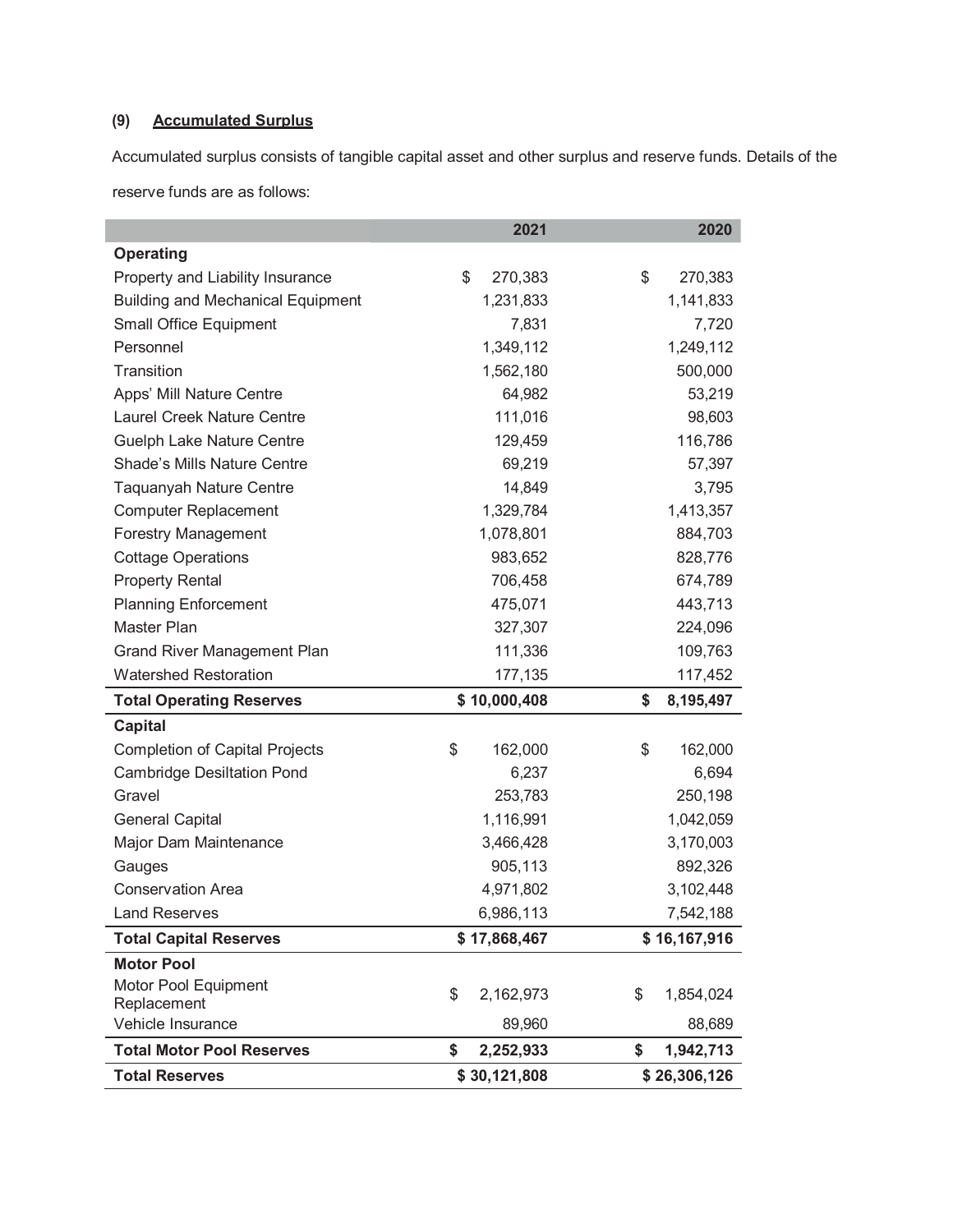Land reserves represent the net proceeds of land sales and are available for approved projects including purchases of conservation lands within the Watershed in accordance with Authority policies and Provincial Regulations.

#### **(10) Pension and Retirement Benefits**

The Authority makes contributions to the Ontario Municipal Employees Retirement System ("OMERS"), which is a multi-employer plan, on behalf of all eligible members of its staff. The plan is a defined benefit plan, which specifies the amount of the retirement benefit to be received by the employees based on the length of service and rates of pay.

Because OMERS is a multi-employer pension plan, any pension plan surpluses or deficits are the joint responsibility of Ontario municipal organizations and their employees. As a result, the Authority does not recognize any share of the OMERS pension surplus or deficit.

The latest available report for the OMERS plan was December 31, 2020. At that time the plan reported a \$3.2 billion actuarial deficit (2019 - \$3.4 billion), based on actuarial liabilities of \$111.8 billion (2019 - \$106.4 billion) and actuarial assets of \$108.6 billion (2019 - \$103.0 billion). Ongoing adequacy of the current contribution rates will need to be monitored and may lead to increased future funding requirements.

In 2021, the Authority's contribution to OMERS was \$1,174,248 (2020 - \$1,168,083).

#### **(11) Related Entity**

The Grand River Conservation Foundation ("the Foundation") is an independent organization and a Registered Charity that raises funds to finance selected operating and capital expenditures of the Authority. Although the Foundation disburses funds at the discretion of its own Board of Directors, it only funds approved projects of the Authority and the Chair of the Authority is a permanent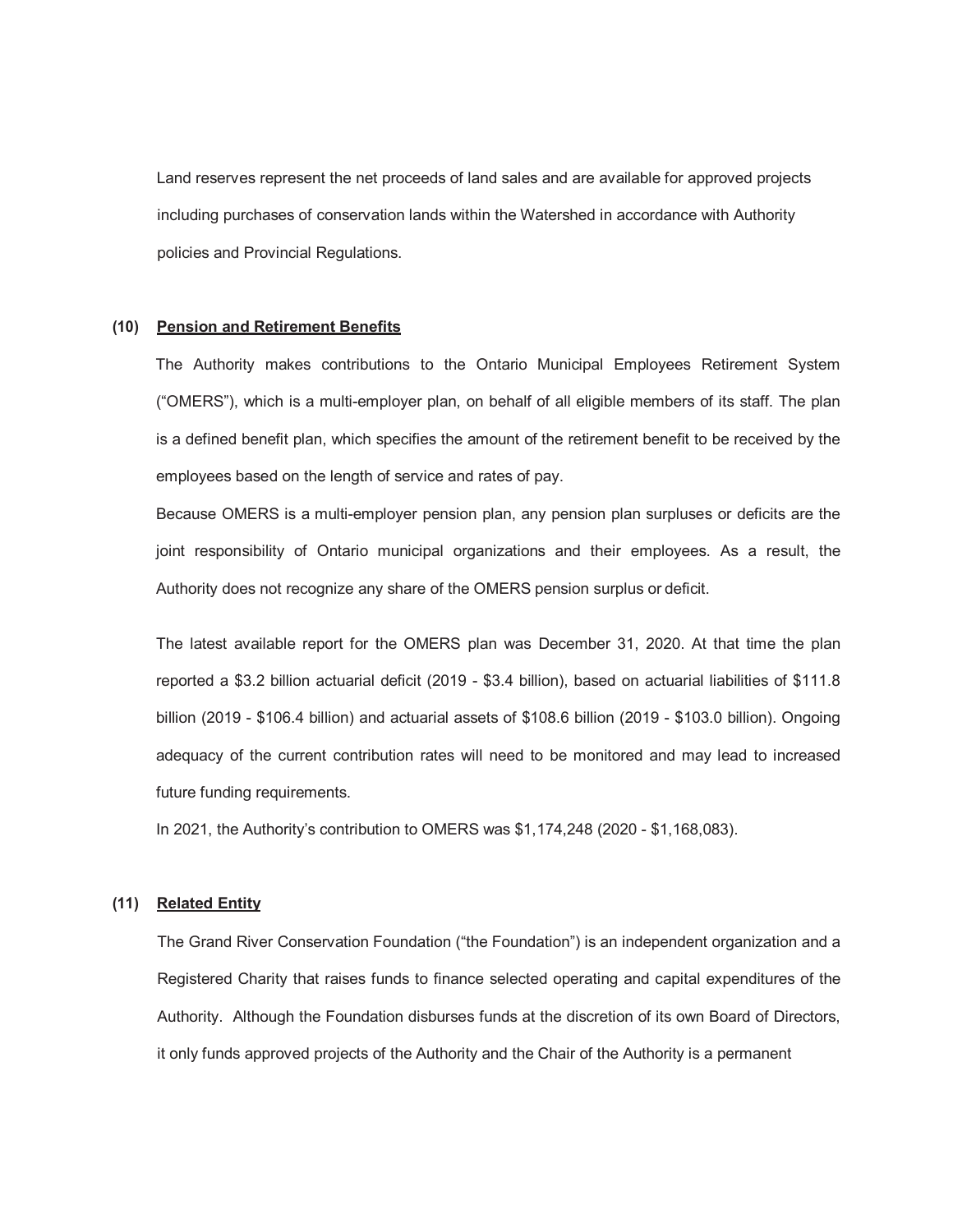member of the Foundation Board. The accounts of The Grand River Conservation Foundation are not included in these financial statements.

During 2021, the Foundation contributed \$141,534 (2020 - \$161,820) to fund projects carried out by the Authority. At December 31, 2021, the amount due from the Foundation to the Authority is \$129,781 (2020 - \$141,654). This receivable is included in "Other Receivables" on the Statement of Financial Position.

#### **(12) Public Sector Salary Disclosure**

Grand River Conservation Authority is subject to The Public Sector Salary Disclosure Act, 1996. Salaries and benefits that have been paid by the Authority and reported to the Province of Ontario in compliance with this legislation are listed on the Ontario Ministry of Finance website at [https://www.ontario.ca/page/public-sector-salary-disclosure#section-0 o](https://www.ontario.ca/page/public-sector-salary-disclosure#section-0)r can be provided in an alternate format upon request from the Authority.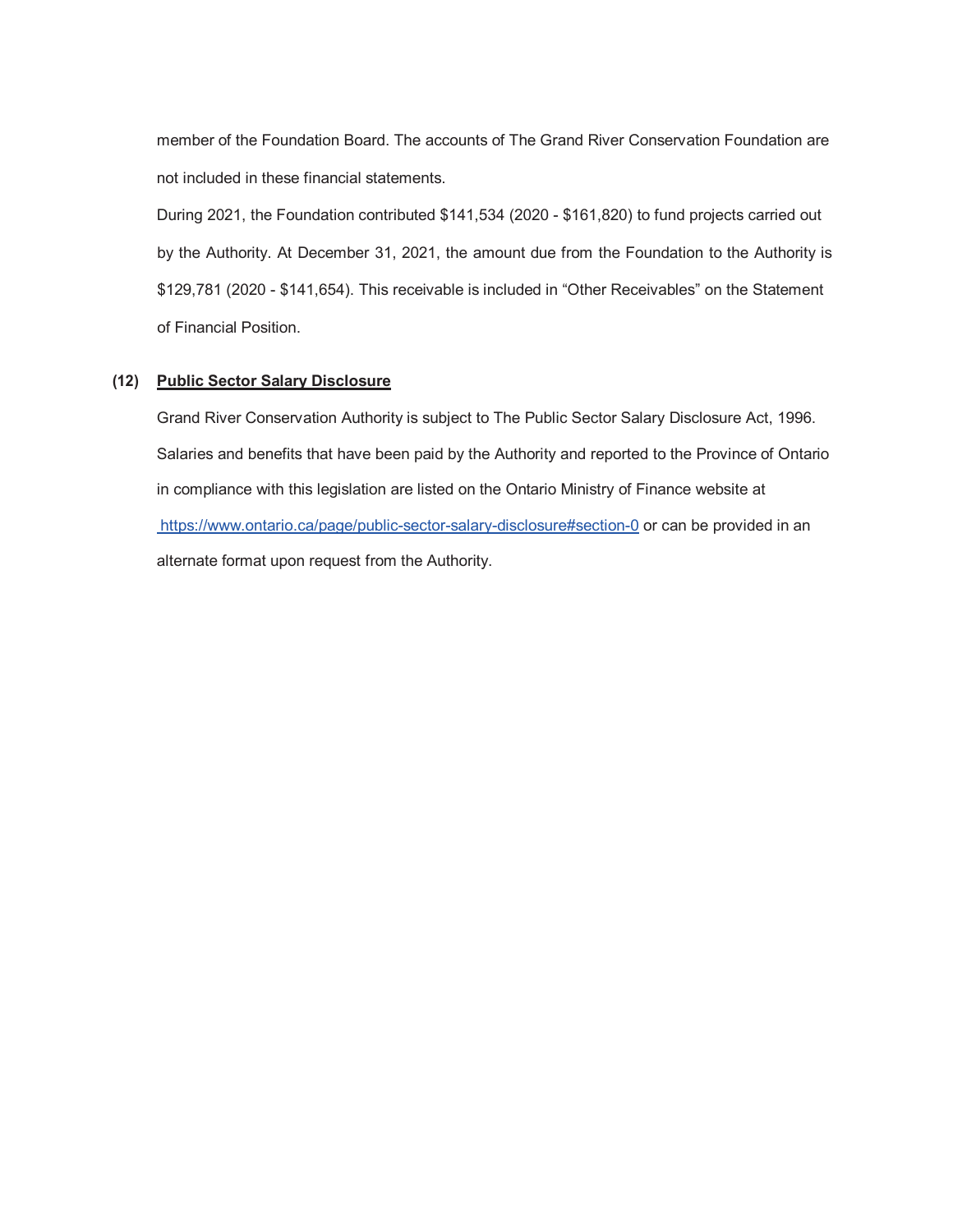#### **(13) Implications Due to COVID-19**

On March 11, 2020, the World Health Organization declared the Coronavirus (COVID-19) outbreak a pandemic. The pandemic has resulted in significant financial, market and societal impacts in Canada and around the world.

The Authority applied for funding through the Canada Emergency Wage Subsidy (CEWS) program. In 2021, the Authority received CEWS of \$3,157,379. The Authority continues to determine if it meets all of the eligibility requirements under the CEWS program, therefore this funding is classified as deferred revenue on the statement of financial position.

The ultimate duration and magnitude of the COVID-19 pandemic's impact on the Authority's operations and financial position is not known at this time. There remains uncertainty for the upcoming year regarding the aforementioned items. These impacts could include a decline in future cash flows, changes to the value of financial assets and liabilities, and the use of accumulated surplus to sustain operations. An estimate of the financial effect of the pandemic on the Authority is not practicable at this time.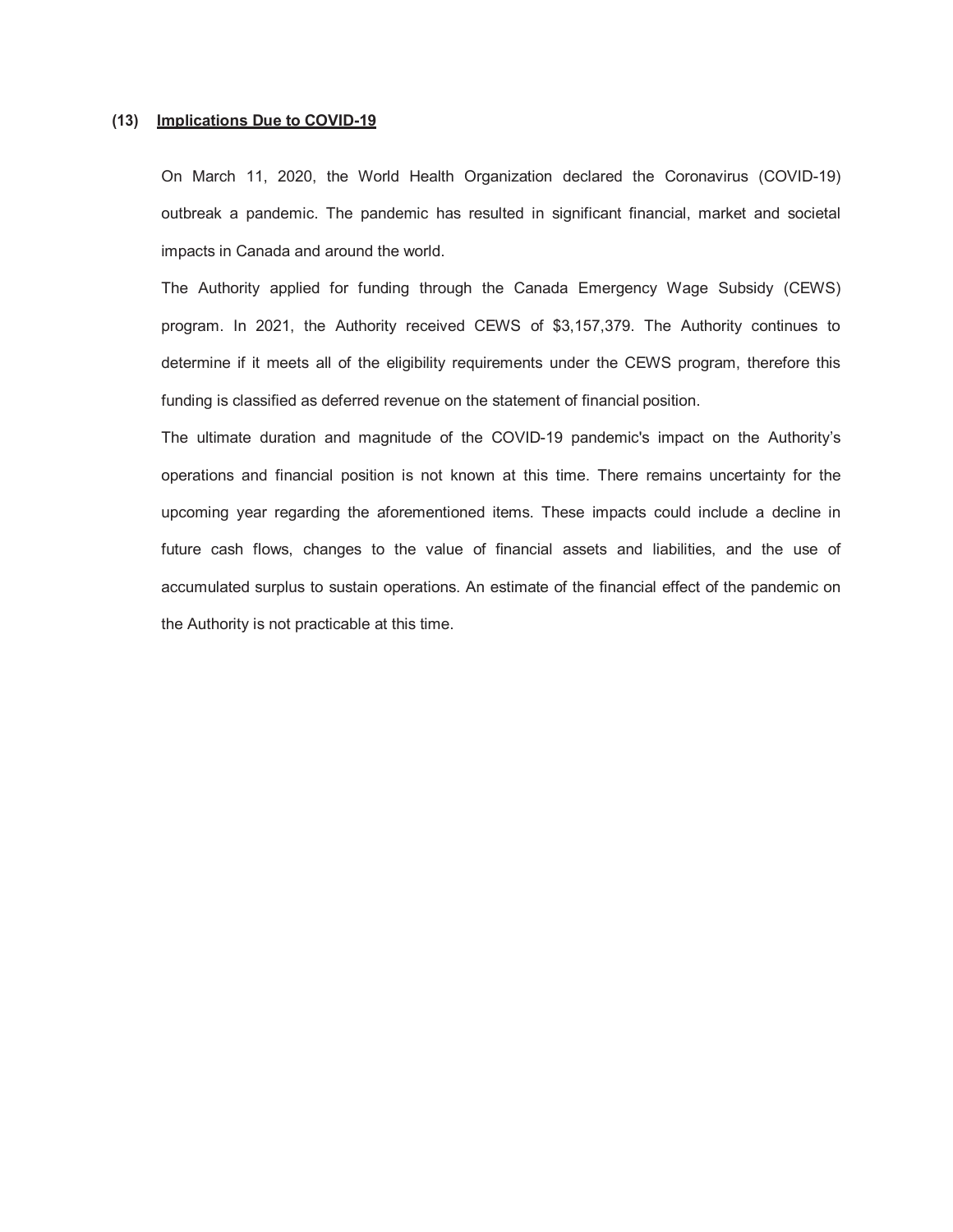## **(14) Segmented Information**

| 2021                            |                                                  |                                               |                             |                                 |                                    |                                              |                                               |                  |
|---------------------------------|--------------------------------------------------|-----------------------------------------------|-----------------------------|---------------------------------|------------------------------------|----------------------------------------------|-----------------------------------------------|------------------|
|                                 | Watershed<br><b>Management</b><br>and Monitoring | <b>Source</b><br><b>Protection</b><br>Program | <b>Resource</b><br>Planning | Watershed<br><b>Stewardship</b> | Conservation<br>Land<br>Management | <b>Recreation</b><br>and<br><b>Education</b> | Corporate<br>Services/IS<br>and Motor<br>Pool | <b>Total</b>     |
| Revenue:                        |                                                  |                                               |                             |                                 |                                    |                                              |                                               |                  |
| Levies                          | 5,369,151<br>\$                                  | \$<br>÷,                                      | \$1,223,200                 | \$2,038,700                     | \$<br>$\overline{a}$               | \$<br>340,600                                | \$3,349,488                                   | 12,321,139<br>\$ |
| Grants                          | 1,457,047                                        | 569,655                                       |                             | 822,030                         |                                    | 186,367                                      | 500                                           | 3,035,599        |
| User fees and<br>Other          | $\overline{a}$                                   | $\overline{\phantom{a}}$                      | 1,190,560                   | 600,015                         | 3,666,203                          | 9,867,416                                    | 459,350                                       | 15,783,544       |
| Donations                       | ÷                                                |                                               | ٠                           | 98,933                          | 71,675                             | 39,698                                       | $\overline{\phantom{a}}$                      | 210,306          |
| <b>Total Revenue</b>            | 6,826,198                                        | 569,655                                       | 2,413,760                   | 3,559,678                       | 3,737,878                          | 10,434,081                                   | 3,809,338                                     | 31,350,588       |
| <b>Expenses:</b>                |                                                  |                                               |                             |                                 |                                    |                                              |                                               |                  |
| Salaries, Wages<br>and Benefits | 3,231,453                                        | 462,068                                       | 1,736,286                   | 1,298,525                       | 1,788,904                          | 4,564,710                                    | 3,218,357                                     | 16,300,303       |
| Operating<br>Expenses           | 1,636,656                                        | 107,587                                       | 234,907                     | 1,689,011                       | 2,075,809                          | 3,637,458                                    | 1,790,246                                     | 11, 171, 674     |
| Amortization                    | 1,713,716                                        |                                               |                             | 13,920                          | 225,147                            | 643,551                                      | 659,575                                       | 3,255,909        |
| Less:<br>Chargebacks            |                                                  |                                               |                             |                                 |                                    |                                              | (2,473,288)                                   | (2,473,288)      |
| <b>Total Expenses</b>           | 6,581,825                                        | 569,655                                       | 1,971,193                   | 3,001,456                       | 4,089,860                          | 8,845,719                                    | 3,194,890                                     | 28,254,598       |
| Annual surplus/<br>(deficit)    | \$244,373                                        | \$<br>$\overline{\phantom{a}}$                | \$442,567                   | \$558,222                       | \$ (351,982)                       | \$1,588,362                                  | \$614,448                                     | \$3,095,990      |